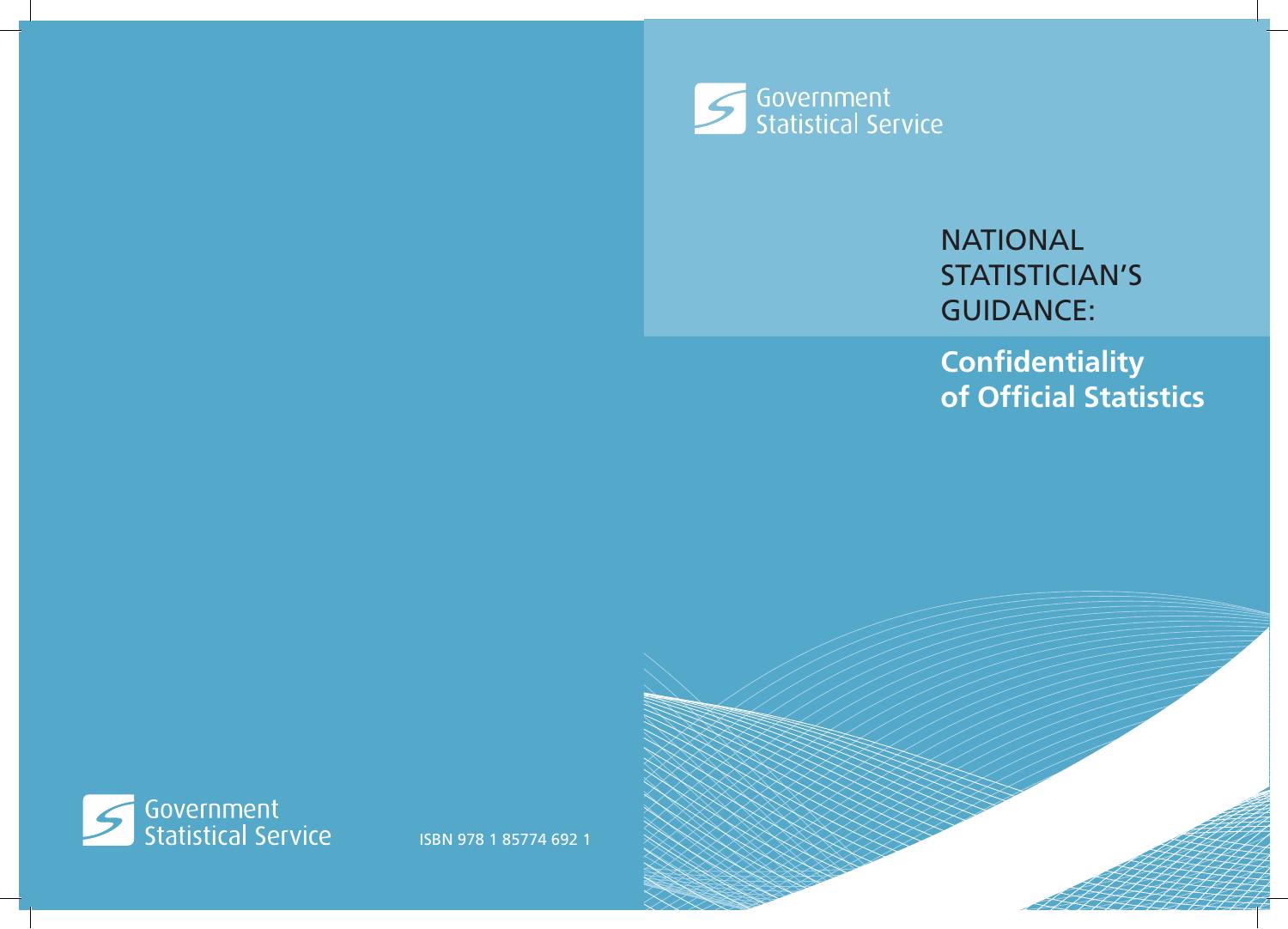

# **NATIONAL** STATISTICIAN'S **GUIDANCE:**

**Confidentiality of Official Statistics**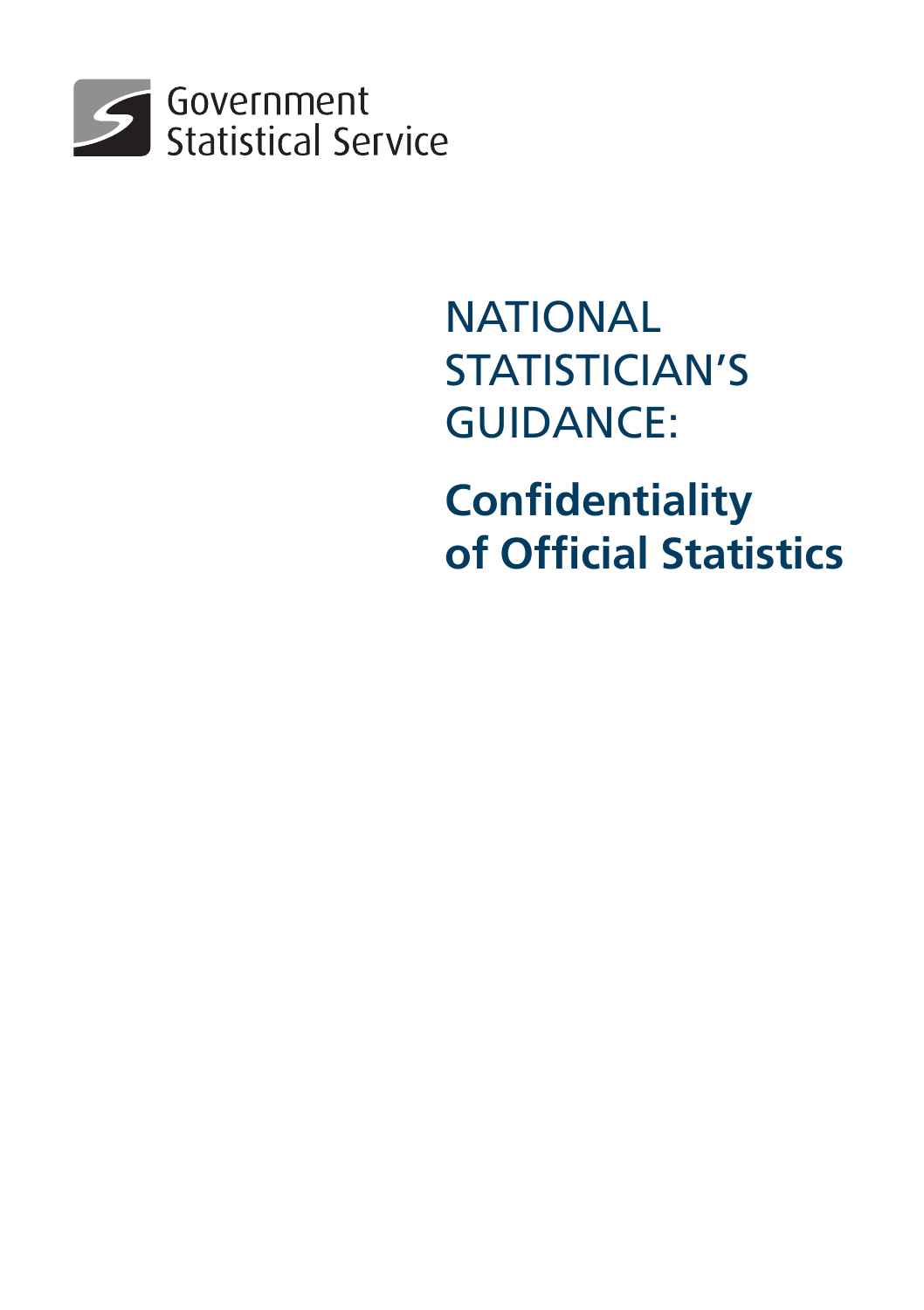#### ISBN 978-1-85774-692-1

### **The National Statistician**

The National Statistician – a statutory office holder – is also the Chief Executive of the UK Statistics Authority Board and the Board's principal adviser on:

- the quality of official statistics
- good practice in relation to official statistics, and
- the comprehensiveness of official statistics

She is also the Head of the Government Statistical Service (GSS) which is a network of professional statisticians and their staff operating both within the Office for National Statistics and across more than 30 other government departments and agencies.

#### **Enquiries**

For enquiries about the content of this publication: Tel: 020 7014 2350 Email: james.denman@ons.gov.uk

#### **Copyright and reproduction**

© Crown copyright 2009 This material is subject to Crown Copyright protection. For information on ONS copyright and on reproducing or redistributing ONS material, see

www.ons.gov.uk/copyright/index.html

Last reviewed: August 2009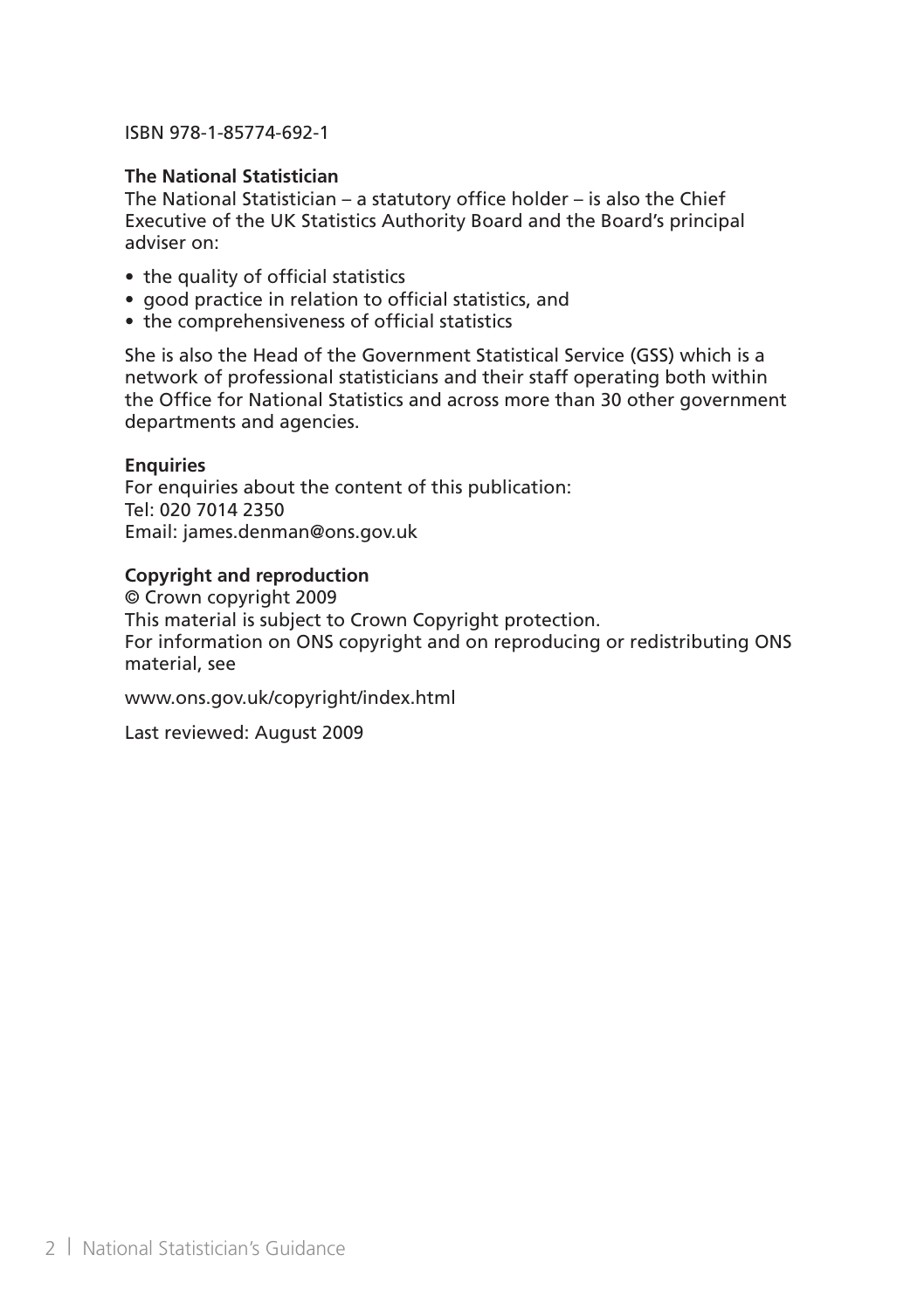# **Contents**

| <b>Introduction</b>                                                                   | 4  |
|---------------------------------------------------------------------------------------|----|
| <b>Objectives</b>                                                                     | 5. |
| <b>Overview</b>                                                                       | 5. |
| <b>Principle 5 and associated practices</b>                                           | 6  |
| Annex A: Declaration of Confidentiality in Official Statistics                        | 20 |
| Annex B: Declaration of Confidentiality in Official Statistics<br>[Third-party Staff] | 22 |
| <b>Annex C: Register of Exemptions</b>                                                | 24 |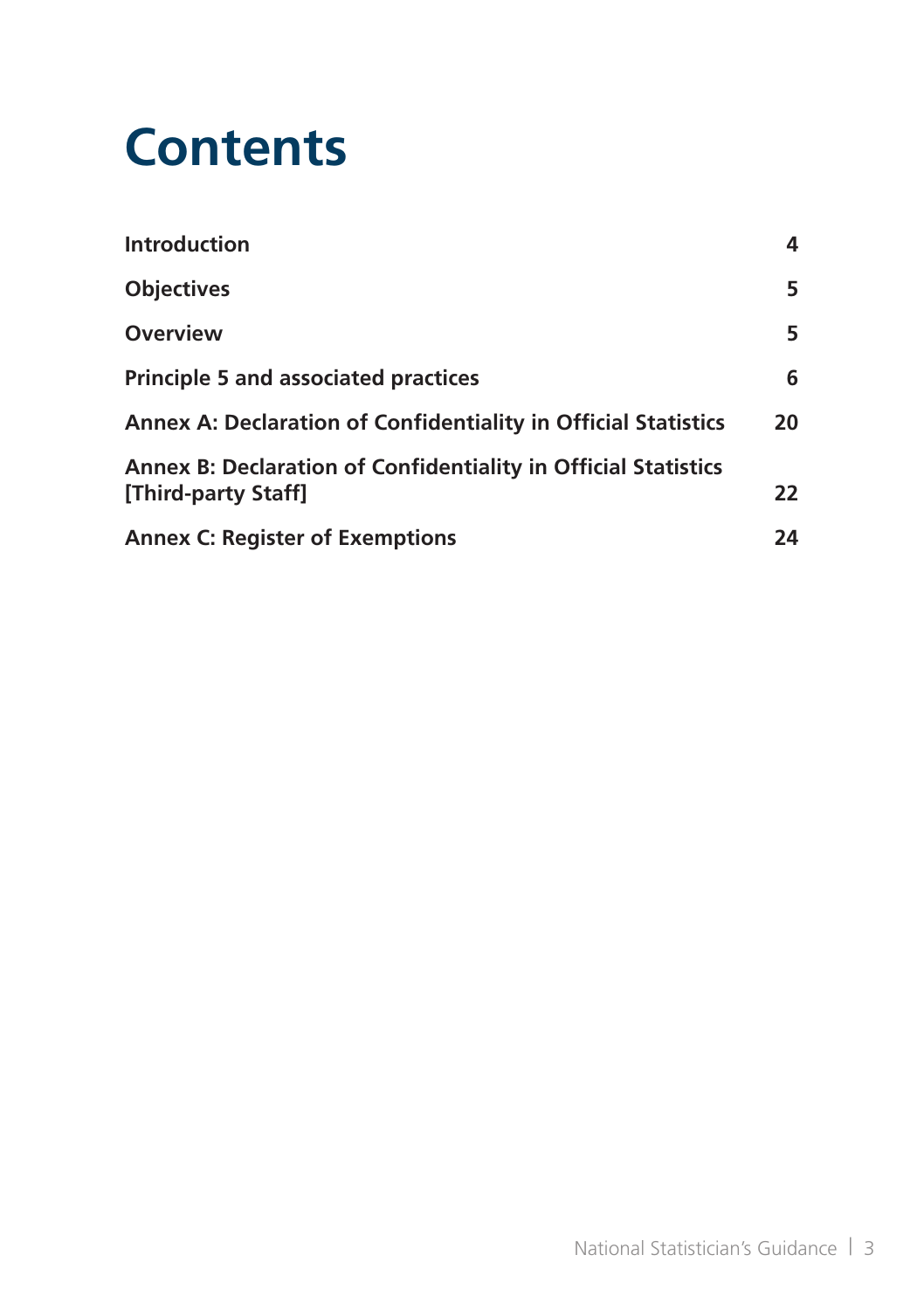# **Introduction**

### **Dame Karen Dunnell DCB National Statistician**

Edition 1.0 of the Code of Practice for Official Statistics was published in January 2009. It provides a benchmark of good practice for all bodies producing official statistics. Complying with the Code will help provide assurance that official statistics have been produced to high standards and that they serve the public good. It will also help raise trust and confidence in those statistics.

This supplementary guidance to the Code is intended to help producers of statistics, other officials and ministers to interpret, understand and implement the Code. It should be viewed as supporting documentation and should not be regarded as prescriptive.

It is anticipated that the guidance will be reviewed and updated periodically, in response to experiences of using it as well as to reflect possible updates to the Code itself. Comments on this first edition of the guidance would therefore be most welcome.

arca Dunnels

August 2009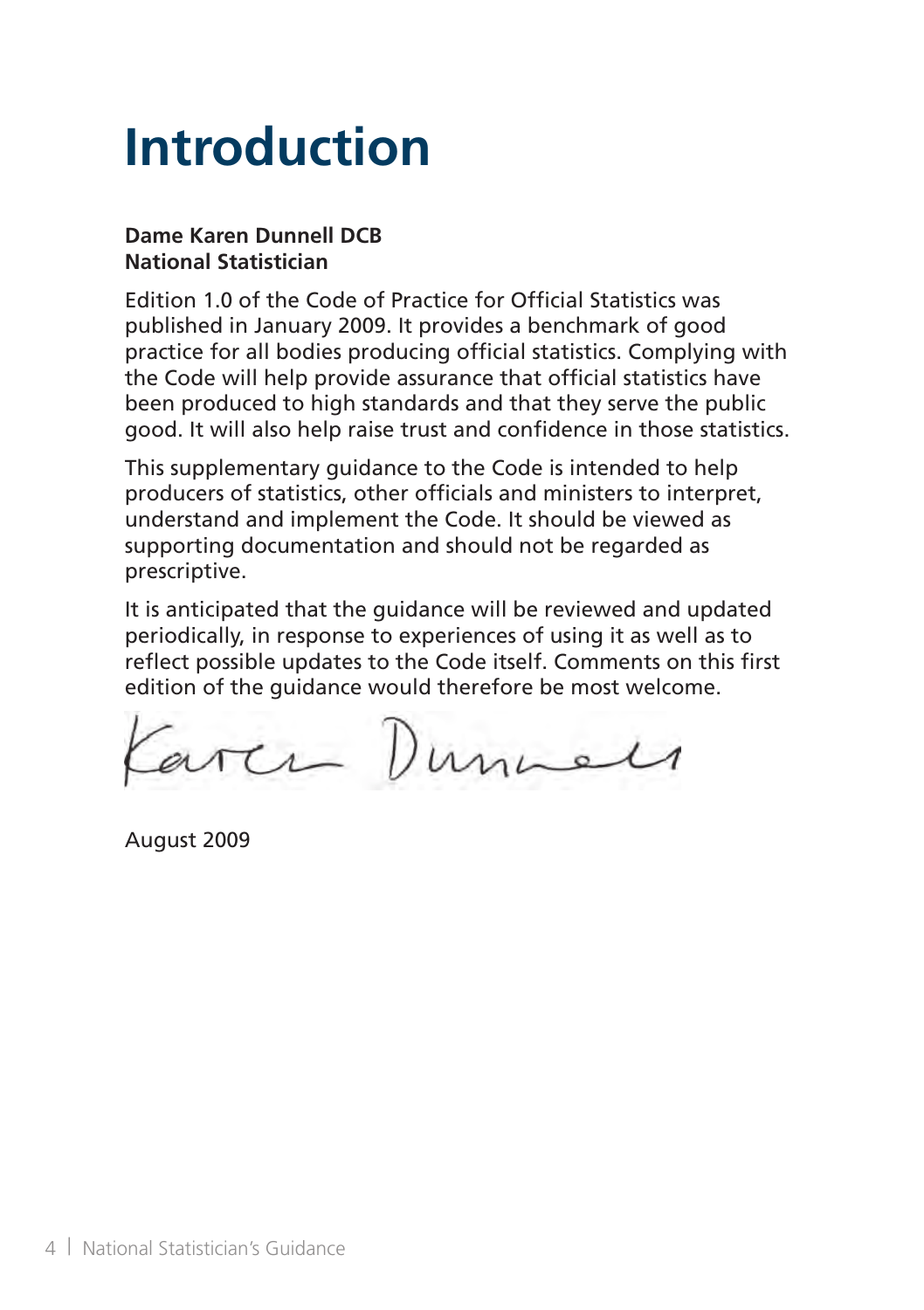# **Objectives**

- 1. This document provides quidance to all producers of official statistics on interpreting and implementing the 'Principles' and 'Practices' in the Code of Practice for Official Statistics which relate to the confidentiality of those statistics.
- 2. Compliance with the Code will help provide assurance to data providers that their private information will be protected and used only for statistical purposes.
- 3. Please note that references to the 'Head of Profession for Statistics' are also intended to refer to the equivalent lead official in each organisation.

## **Overview**

4. The 'Fundamental Principle' of confidentiality in official statistics in Europe was established formally in 1992 by the United Nations Economic Commission for Europe (UN ECE)<sup>1</sup>. The sixth Fundamental Principle says:

> Individual data collected by statistical agencies for statistical compilation, whether they refer to natural or legal persons, are to be strictly confidential and used exclusively for statistical purposes.

5. The confidentiality principle – Principle  $5 - in$  the Code of Practice for Official Statistics (hereafter referred to as 'the Code') is substantially the same as the sixth UN Fundamental Principle. Both provide a confidentiality guarantee, and both limit the uses of data compiled for official statistics to statistical purposes only.

<sup>1</sup> www.unece.org/stats/archive/docs.fp.e.htm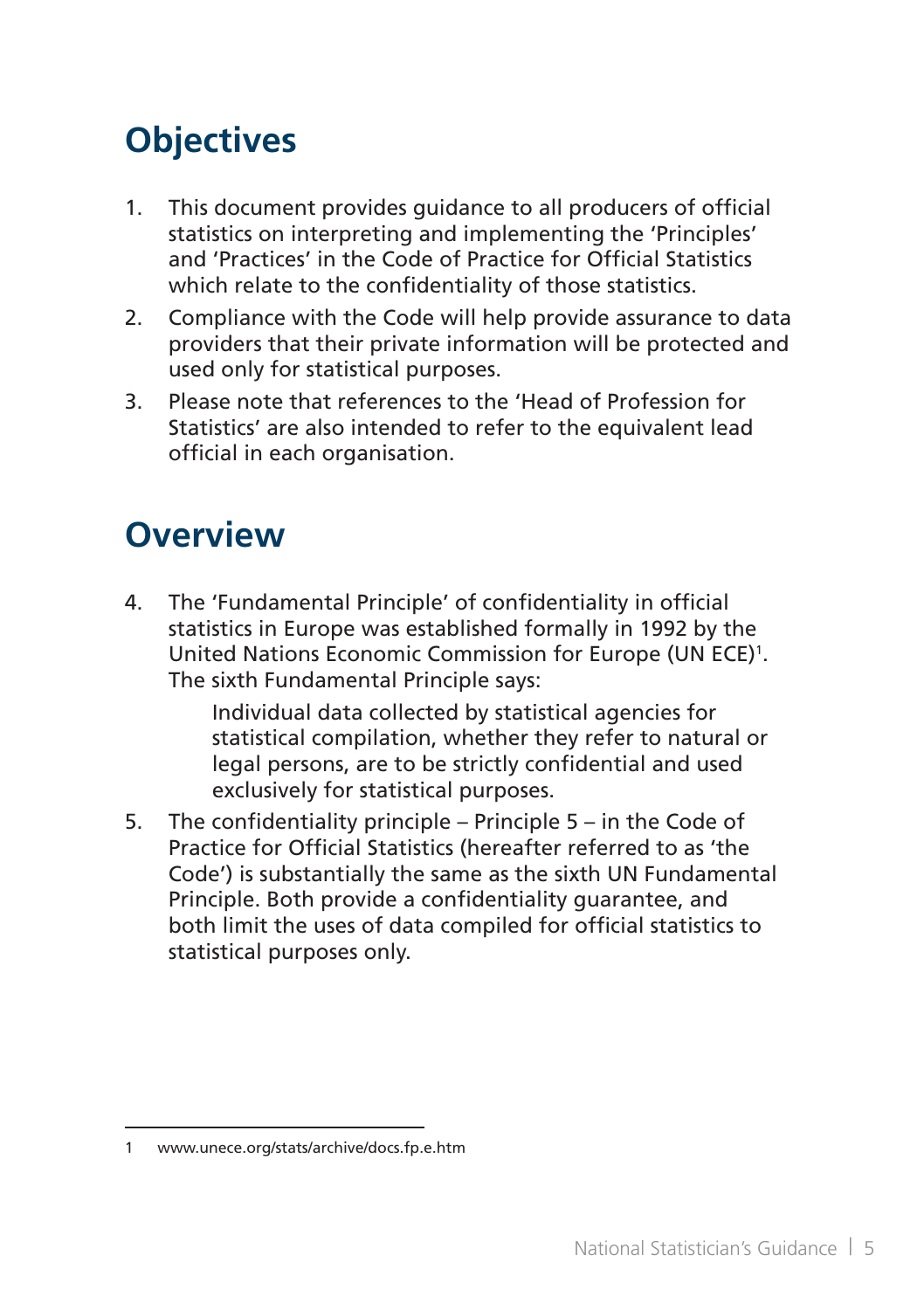6. This guidance is not intended to take the place of appropriate legal advice. It is essential that producers consult with lawyers to ensure that processing of information is lawful. In particular producers need to ensure that all processing of data is compliant with human rights law; the Data Protection Act for personal data and any other act concerning the lawful collection of data (for example, the Statistics of Trade Act for business data). It is also essential that this guidance is treated as acting in conjunction with the legal advice given.

### **Principle 5 and associated practices**

| Principle 5: | Private information about individual<br>persons (including bodies corporate)<br>compiled in the production of official<br>statistics is confidential, and should be<br>used for statistical purposes only. |
|--------------|------------------------------------------------------------------------------------------------------------------------------------------------------------------------------------------------------------|
|              |                                                                                                                                                                                                            |

7. The Code puts 'private information' into the scope of the confidentiality guarantee. Information that is lawfully in the public domain and readily available to the public does not, under this Code, automatically become confidential when it is used to produce a statistic. New legal acts (for example, the Freedom of Information Act, Re-use of Public Sector Information Regulations<sup>2</sup>, INSPIRE Directive<sup>3</sup>, Environmental Information Regulations<sup>4</sup>) have removed confidentiality obligations from some information sources. At the same time, technology has made this information readily available to most people (for example, Google Maps, Companies House Direct<sup>5</sup>). It has become untenable to guarantee confidentiality to information that is lawfully available to, and readily

<sup>2</sup> www.opsi.gov.uk/si/si2005/20051515.htm

<sup>3</sup> http://inspire.jrc.ec.europa.eu/

<sup>4</sup> www.opsi.gov.uk/si/si2004/20043391.htm

<sup>5</sup> www.companieshouse.gov.uk/toolsToHelp/chdDirectInfo.shtml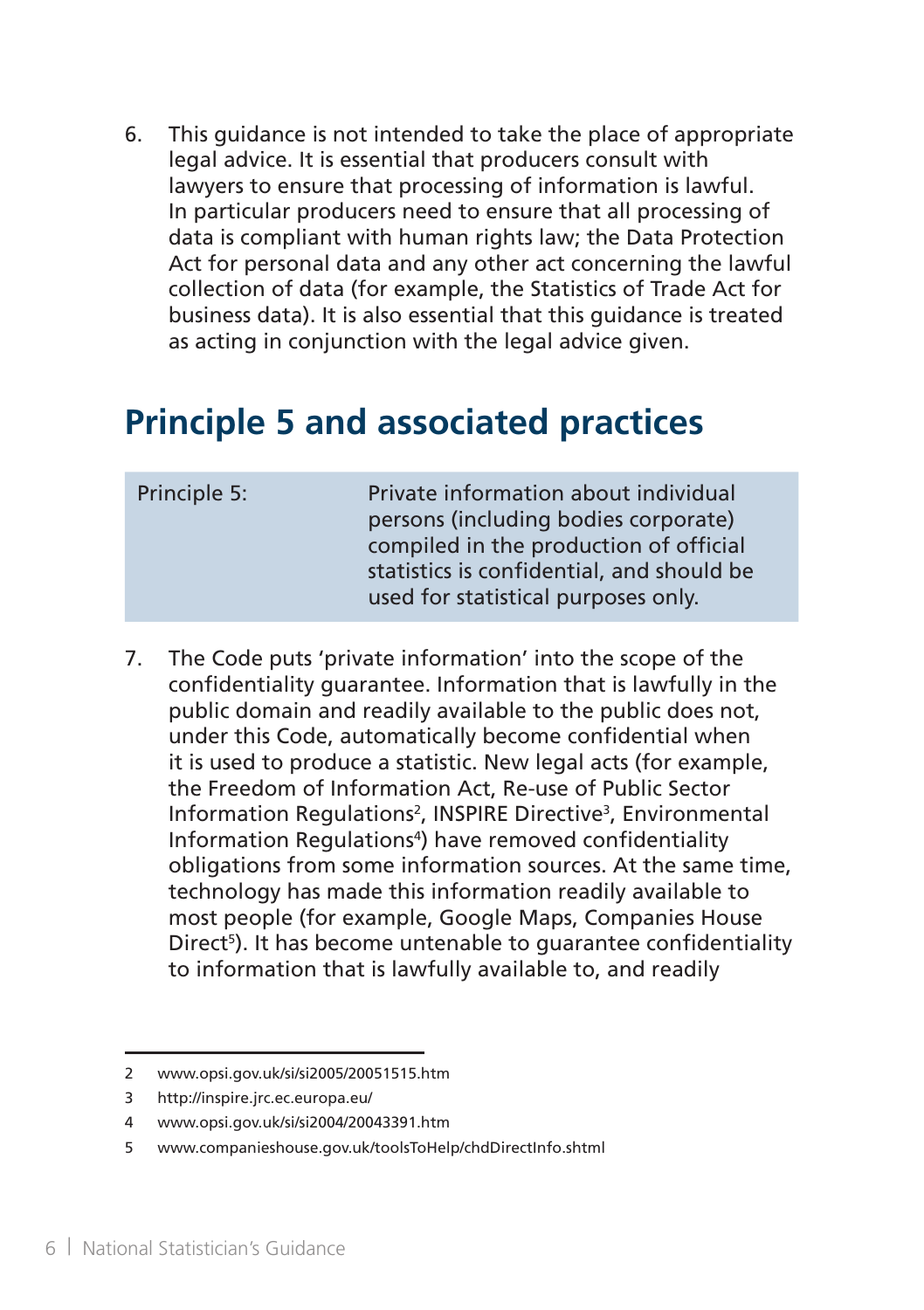accessible by, members of the public. The *Statistics and Registration Service Act 2007* reflects this change by making an exception to its confidentiality rule for information that has already lawfully been made available to the public. The new Regulation for European Statistics also excludes public domain information from its definition of statistical confidentiality.

- 8. What, then, is 'private information'? This principle applies to information that:
	- relates to an identifiable legal or natural person, and
	- is not in the public domain or common knowledge, and
	- if disclosed would cause them damage, harm or distress
- 9. In particular, producers of official statistics should be aware of the expectation individuals may have when their information is used to produce statistics. Information relating to an individual should be considered by a producer of statistics to be 'private' if it was:
	- provided with the expectation that the information would be kept out of the public domain
- 10. Further, legislation may specify that certain information is private (a 'prohibition on disclosure'<sup>6</sup> ) and such information is of course subject to this principle whether or not the above conditions for private information are relevant.
- 11. A 'legal person' is a company, enterprise, or other organisation that has a legal identity. A 'natural person' is a member of the public. Where the term 'individual' is used in the Code it means both legal and natural persons, both living and dead.

<sup>6</sup> www.dca.gov.uk/StatutoryBarsReport2005.pdf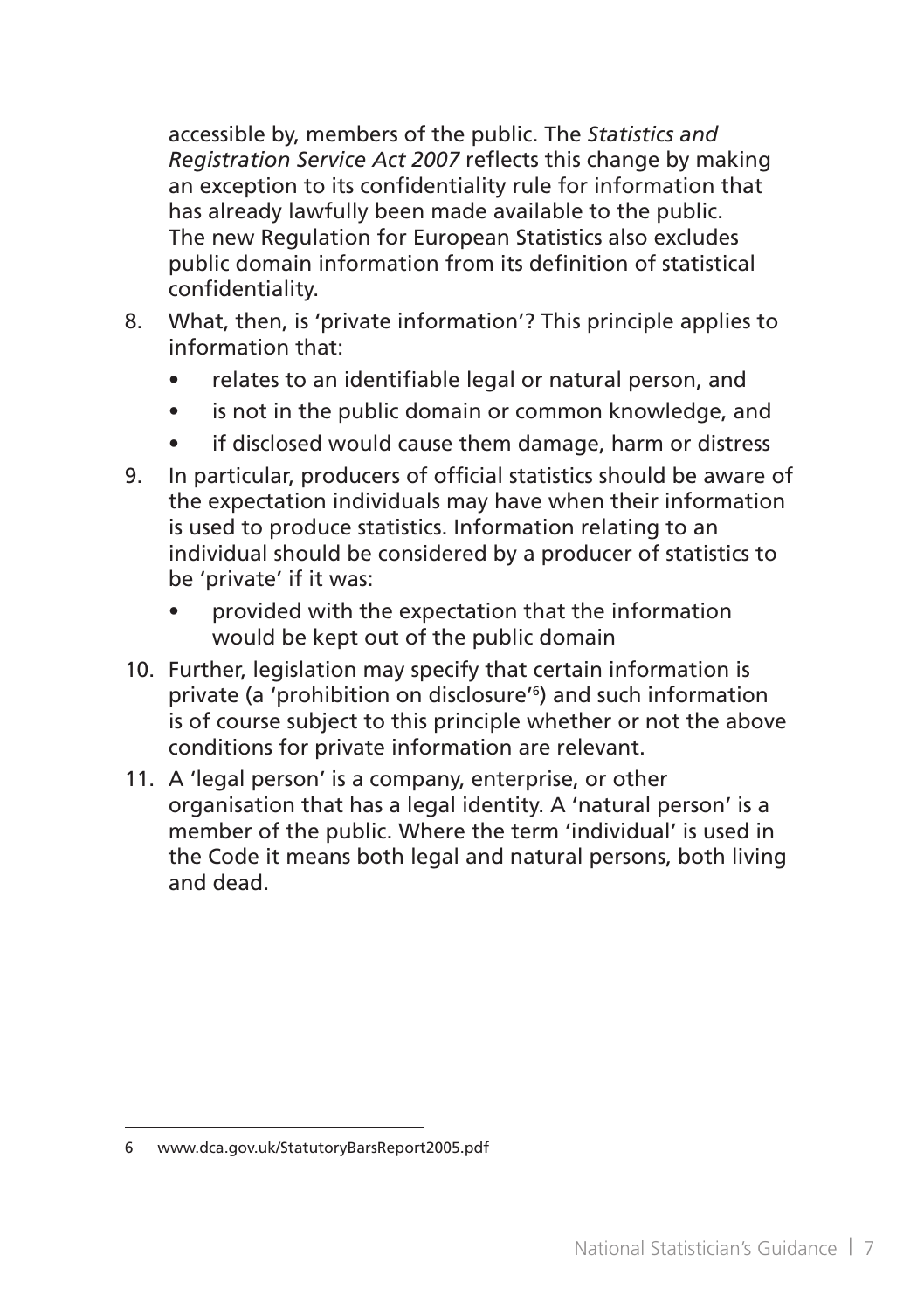- 12. The Code does not extend its confidentiality quarantee to socially-defined or self-defined groups. For example, a group formulated for the purpose of policy formulation in government is not of itself guaranteed confidentiality and the group can be identified in official statistics. However, the individuals within the group do enjoy the guarantee, and their individual identity and the private information that makes them part of this (or another) group is confidential.
- 13. Official statistics are often produced from the administrative data sources and management information systems that organisations need in order to carry out their primary administrative and operational functions. Similarly some surveys have a dual statistical and administrative role<sup>7</sup>. Principle 5 should not be read so as to suggest it has a backward-reaching effect on the primary administrative data source. Merely because an official statistic is derived from them does not mean that the administrative data holdings of an organisation can now be used only for statistical purposes. Its effect will depend on the circumstances. For example, if statistics producers in an organisation extract snapshots from an administrative database or survey, or receive feeds from a dynamic administrative information system, then the effect of this Code is to require that the information taken out for statistical compilation should be used for statistical purposes only.

<sup>7</sup> For example, the *Agricultural Statistics Act 1979* www.opsi.gov.uk/RevisedStatutes/Acts/ukpga/1979/cukpga\_19790013\_en\_1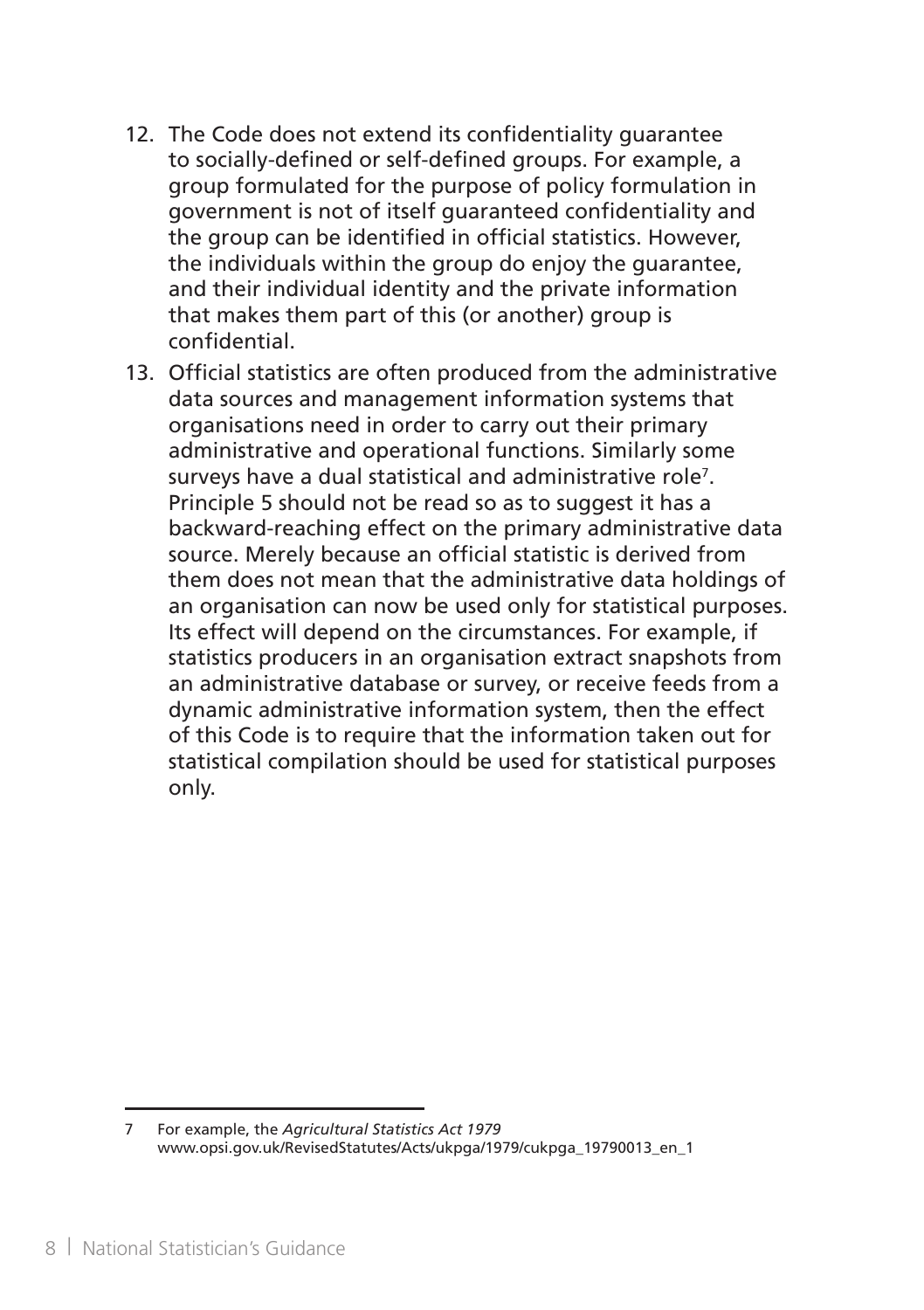14. Officials with statistical skills and tools might use them to extract and analyse information for the administrative purposes of the organisation (for example, to target individual fraudulent non-payers of tax). This is not for the purpose of statistical compilation and thus is outside the scope of the Code. Producers of official statistics involved in administrative functions should seek guidance from the *National Statistician's Code of Conduct*<sup>8</sup> and, more specifically, the *National Statistician's Guidance: Use of Administrative and Management Information*.

|                   | Principle 5, Practice 1: Ensure that official statistics do not<br>reveal the identity of an individual or<br>organisation, or any private information<br>relating to them, taking into account<br>other relevant sources of information. |
|-------------------|-------------------------------------------------------------------------------------------------------------------------------------------------------------------------------------------------------------------------------------------|
| Most relevant to: | senior officers responsible for<br>publishing statistics in their final<br>form<br>experts in statistical disclosure<br>control, statistical design, and<br>information laws                                                              |

- 15. This practice requirement delivers the first element of the Principle. Confidentiality will be maintained by not revealing the identity of a person nor any private information relating to them.
- 16. The European Article 29 Working Party Opinion<sup>9</sup> on the concept of personal data provides an authoritative source of guidance for the meaning of 'identify' and 'relating to'.

<sup>8</sup> To be published September 2009

<sup>9</sup> http://ec.europa.eu/justice\_home/fsj/privacy/docs/wpdocs/2007/wp136\_en.pdf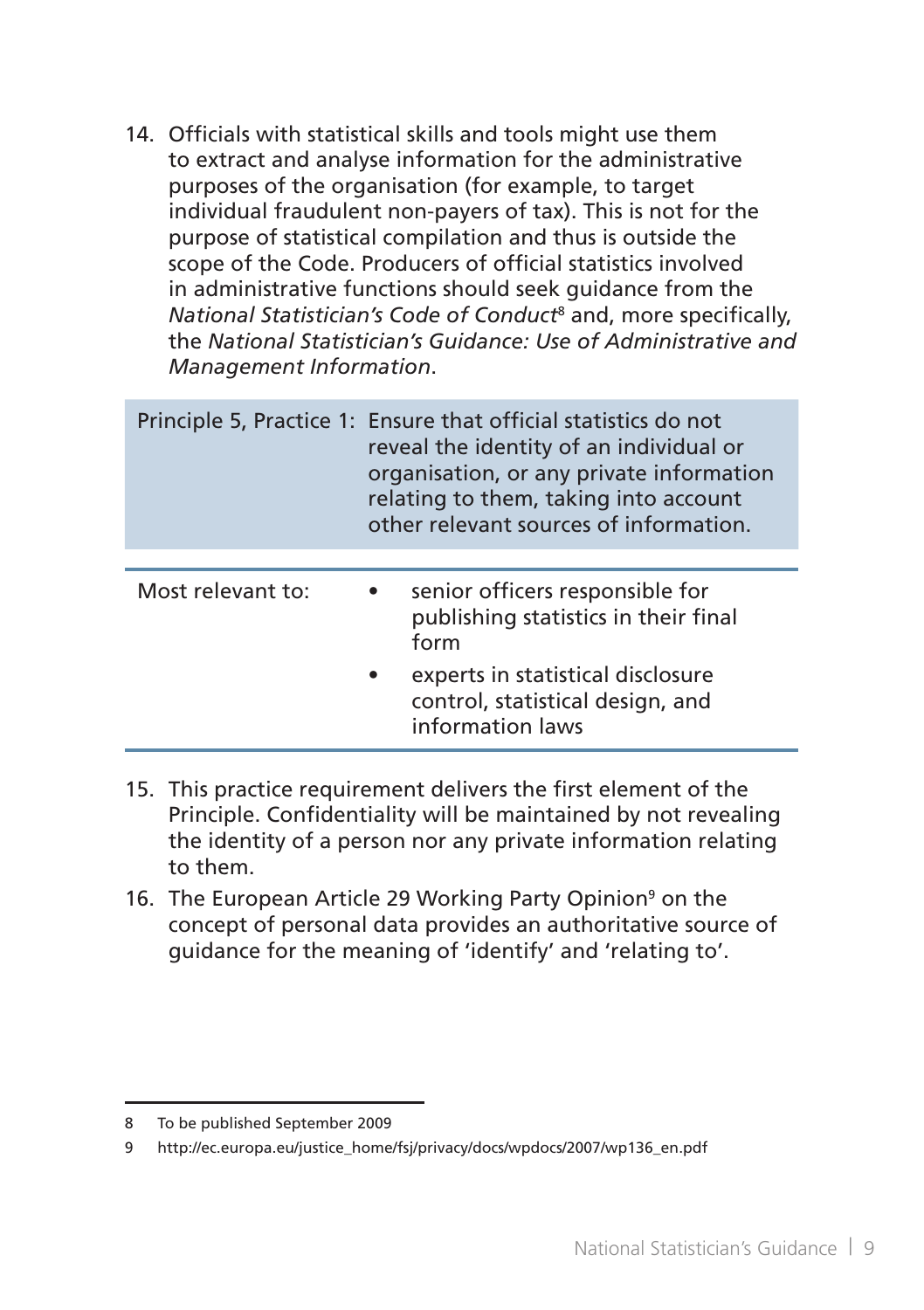- 17. A statistic will not usually directly reveal the identity of an individual, but more usually the risk is that the statistic may make an individual *identifiable* – the individual has not yet been identified, but it may be possible to do so. There are a great number of conceivable circumstances by which an individual may be identifiable in a statistic but these may be grouped into 'intruder scenarios' for the purpose of output design<sup>10</sup>.
- 18. When does information 'identify' an individual? The Opinion of the working party was that account should be taken of the 'means likely reasonably to be used' to identify an individual. Thus the hypothetical but remote possibility of identification is not something that automatically makes a statistic disclosive. The design and selection of intruder scenarios should be informed by the means likely reasonably to be used to identify an individual in the statistic and, therefore, these will vary according to the topic of the statistic, its uses, and other factors.
- 19. In this Opinion, information 'relates to' an individual if:
	- • it is biographical or descriptive of the individual, or
	- it is information used to treat, measure or evaluate the behaviour of the individual, or
	- the use of the information will have a direct impact on the individual
- 20. The UK Information Commissioner has produced a useful quick reference guide on the subject which contains a decision tree for establishing if information is personal data<sup>11</sup>.
- 21. This practice statement requires producers of official statistics to take account of other sources of information when considering disclosure risk. These sources may be public or private but the relevance of them is determined by whether they are likely reasonably to be used to identify an individual and reveal information about them. Guidance on determining the relevance of another source of information is included in the advice issued to members of the Government Statistical Service (GSS)<sup>11</sup>.

<sup>10</sup> www.knowledgenetwork.gsi.gov.uk/statnet/statnet.nsf/RefDocs/DBHL-6ZYFQN?OpenDocument

<sup>11</sup> *What is personal data? – A quick reference guide,* available to download from: www.ico.gov.uk/tools\_and\_resources/document\_library/data\_protection.aspx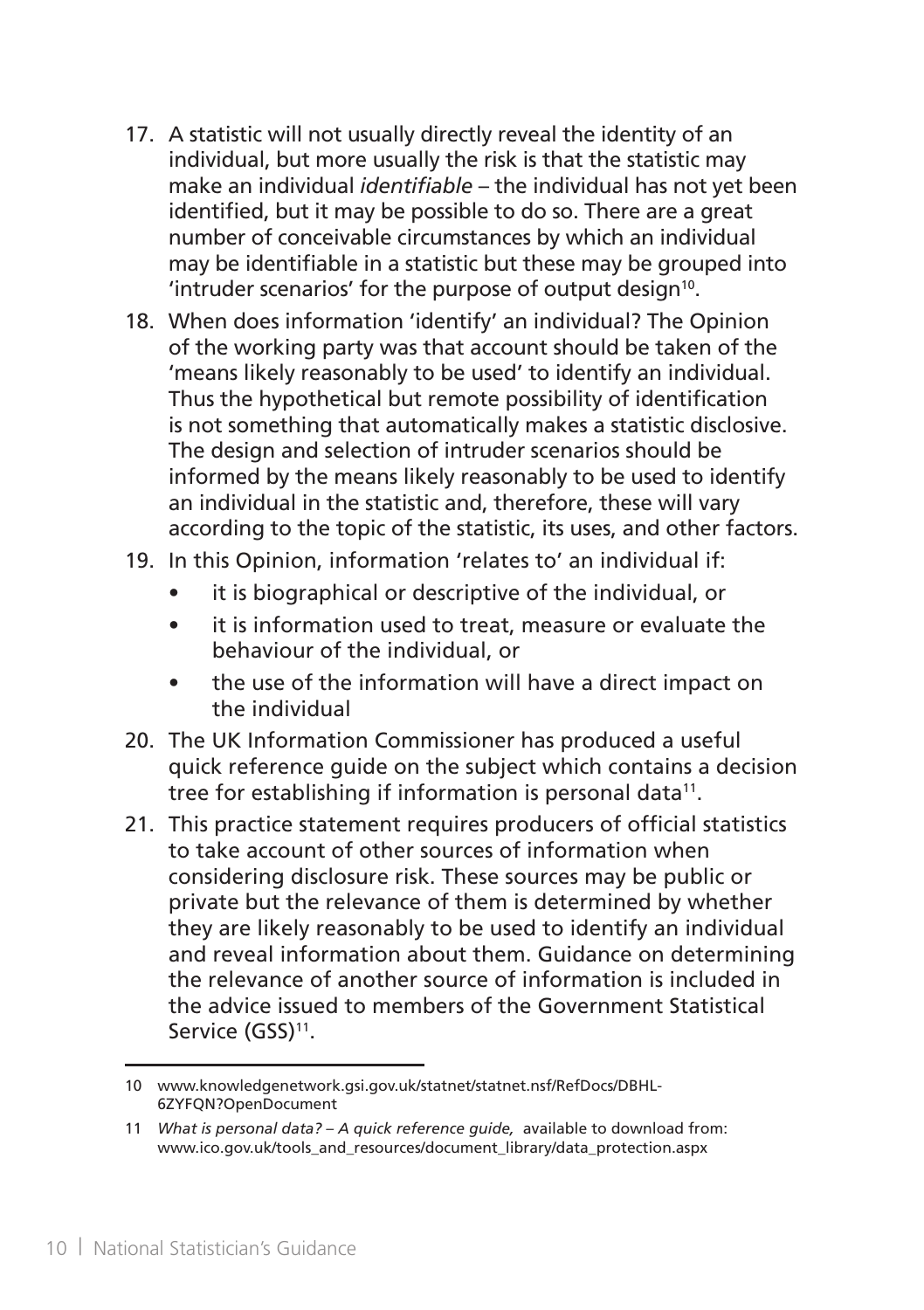22. Some surveys ask for the consent of respondents for disclosure of some of the information obtained. That practice should not be seen as conflicting with the Practice 1 statement. Information that the respondent consents to be for publication in a statistical release is not considered by the respondent to be private information, and the confidentiality commitment does not therefore apply.

|                   | Principle 5, Practice 2: Keep confidential information secure.<br>Only permit its use by trained staff who<br>have signed a declaration covering their<br>obligations under this Code. |  |
|-------------------|----------------------------------------------------------------------------------------------------------------------------------------------------------------------------------------|--|
|                   |                                                                                                                                                                                        |  |
| Most relevant to: | information asset owners<br>$\bullet$<br>information systems providers<br>$\bullet$<br>human resources and staff training<br>$\bullet$<br>providers                                    |  |

- 23. The report on *Data Handling Procedures in Government* provides a benchmark for keeping information secure12. All producers of official statistics can be expected to apply fully the minimum mandatory measures set out in that report.
- 24. Any information used to produce official statistics that relates to identifiable persons should be protectively marked. Usually this marking will be 'PROTECT' but for large volumes of individual confidential records the marking may be 'RESTRICTED'.

<sup>12</sup> www.cabinetoffice.gov.uk/reports/data\_handling.aspx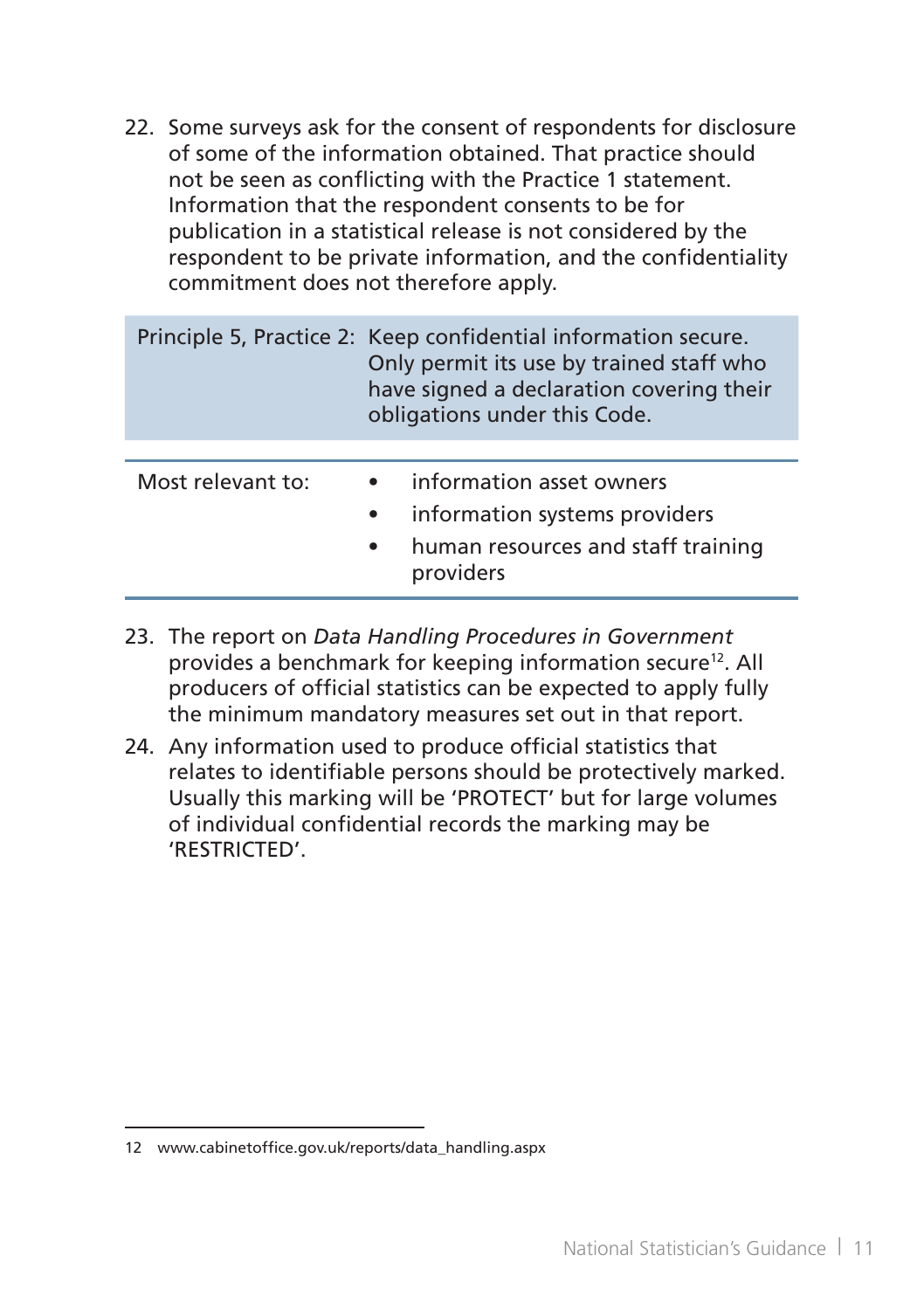- 25. Cabinet Office (CO) quidance states that the information asset officer (IAO) must be a senior manager with day to day responsibility for business functions related to the information asset. CO suggest that this would normally be at Senior Civil Service (SCS) level. If the Head of Profession for Statistics (or equivalent lead official) is a member of the SCS, then the organisation might consider making them their IAO for information obtained, or extracted, to produce official statistics. Alternatively, the relevant SCS member responsible for owning the data and managing the statistical area might be appointed IAO.
- 26. It is an absolute requirement of the Code that only persons who have undergone suitable training and who have signed a declaration of their obligations to confidentiality can use confidential information for official statistics purposes. Organisations should consider how this practice requirement might extend to contractors, consultants, researchers, and other third-party individuals who handle personal information. Some third parties (service delivery partners) will be producers of official statistics and subject to this practice statement and, therefore, the staff will already have signed a declaration and had training. Some producers of official statistics will not handle personal information. It is for the HoP to decide if they should sign a declaration.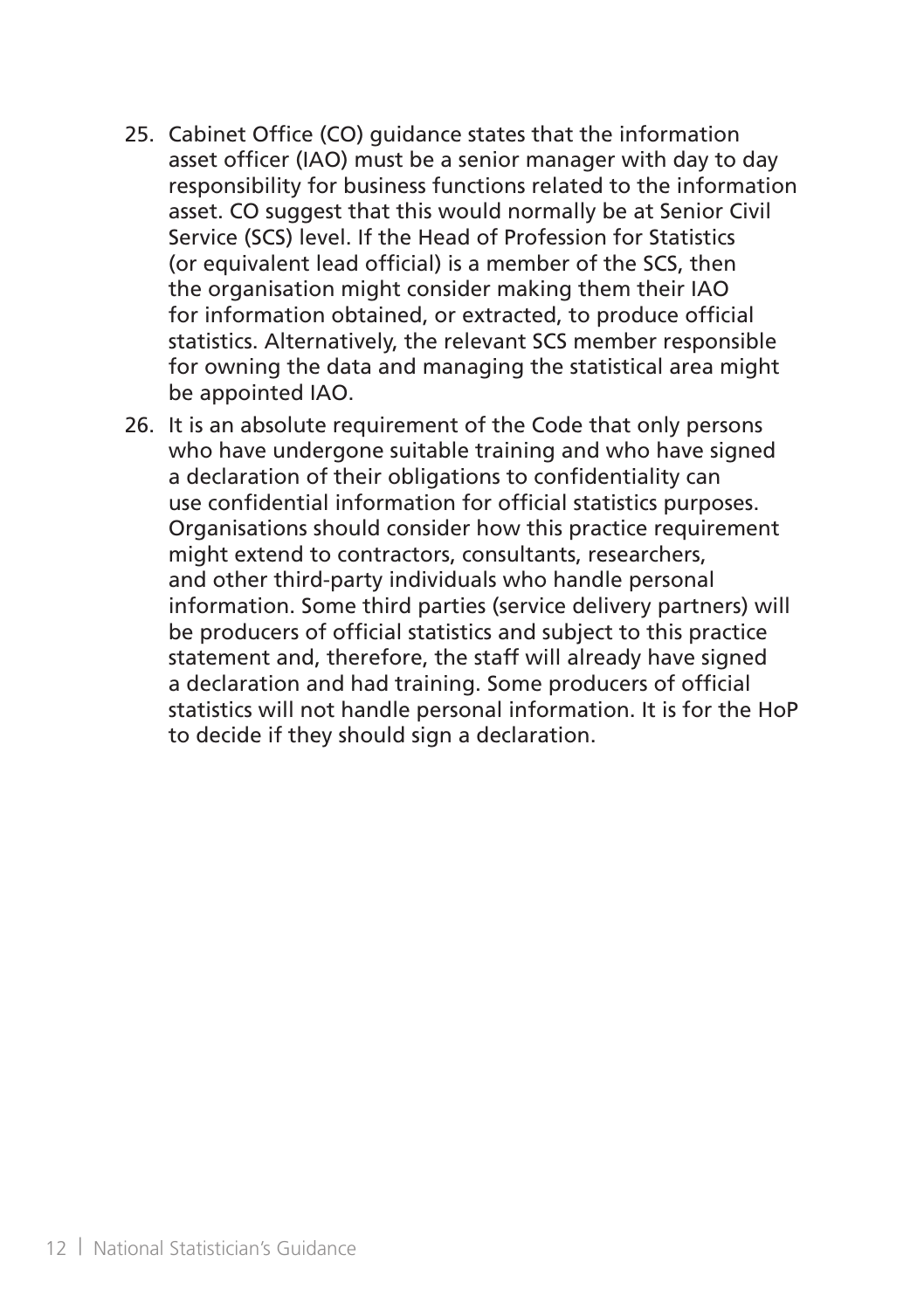- 27. Similarly it is for the HoP to determine how to implement the requirement for training of staff involved in the production of official statistics. Where such training is already in place, it typically provides both a general background to the Code, departmental policy, information laws, and conduct within the statistical profession, and also some specific elements to ensure the particular local rules and policies relating to statistical production are understood. Decisions should also be made about whether to include training as part of staff induction and/or periodically thereafter, as necessary. It would be reasonable for training to be proportionate to the risks (that is, the impact and likelihood) of disclosure or data loss, and to take account of prior learning, experience, and the nature of the employing institution. Organisations may also consider that the training for staff already required by the report on *Data Handling Procedures in Government* may be adapted or adopted to meet the requirements of this Principle.
- 28. Examples of standard declarations for persons handling personal information for official statistics can be found in Annexes A and B. HoPs should consider issuing declarations or equivalents, perhaps as part of training or induction, to specifically address the confidentiality obligations in the Code. The practice statement does not address renewing the declaration, but HoPs might consider linking the re-signing of the declaration with the cycle of training their staff undertake.
- 29. Organisations must consult internally to ensure that declarations are in a form that is compatible with the terms and conditions of staff employment. Where possible, declarations should be considered a reiteration of existing employment contract or *Civil Service Code* commitments, and not an extension of them. It is likely to be the case in many organisations that the declaration will not introduce a new condition and related disciplinary measure, but will instead bring out for particular attention those particular conditions that apply to working under the Code.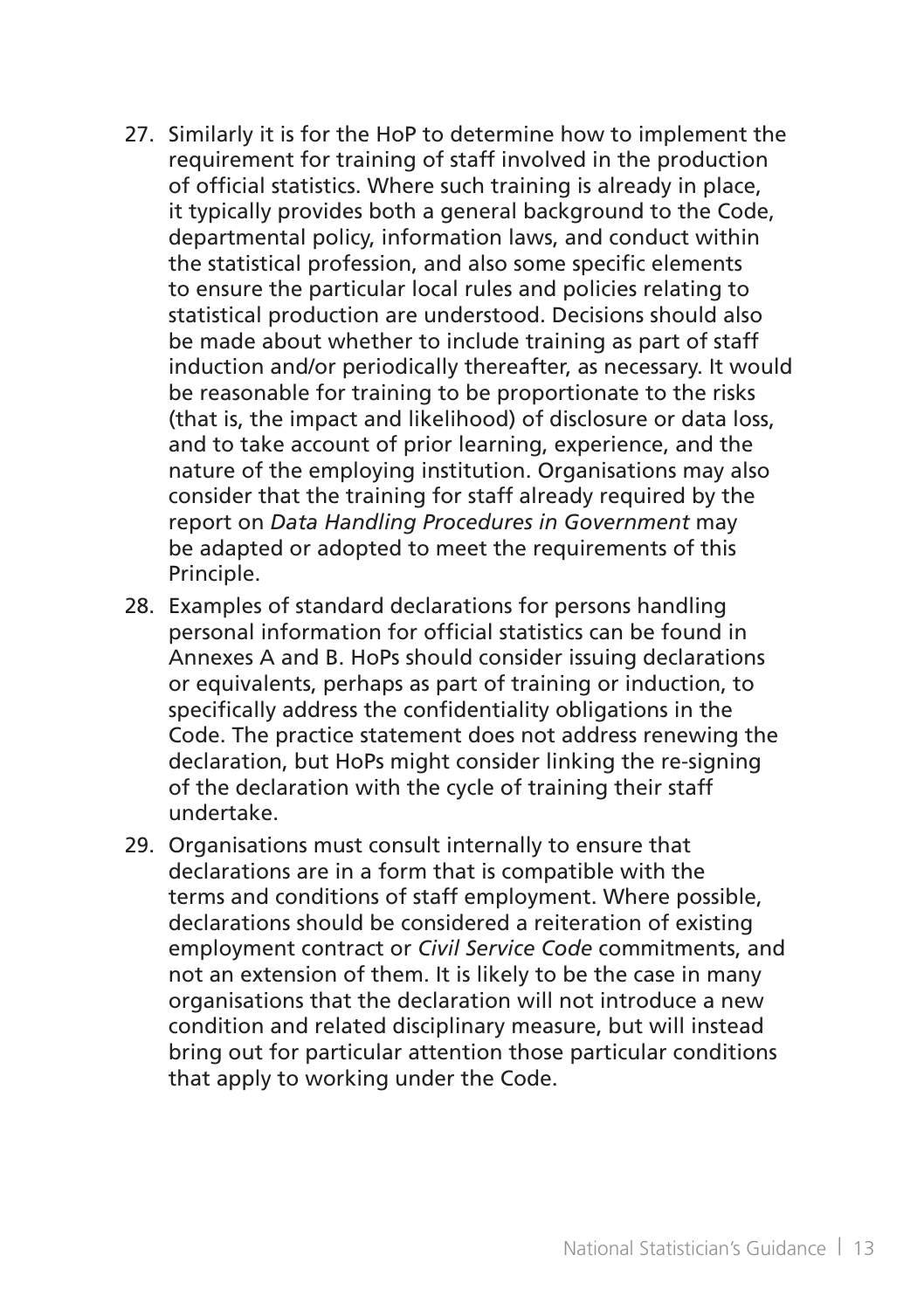| Principle 5, Practice 3: Inform respondents to statistical surveys<br>and censuses how confidentiality will be<br>protected. |
|------------------------------------------------------------------------------------------------------------------------------|
|                                                                                                                              |

| Most relevant to: |  |  |  |  | survey and census managers |
|-------------------|--|--|--|--|----------------------------|
|-------------------|--|--|--|--|----------------------------|

- Privacy Impact Assessments
- 30. Survey good practice dictates that survey respondents should be informed directly of the purposes of an inquiry. This should include the purposes of other parties who may be given research access to the data in its confidential form, the identities of survey partners or members of consortiums who will use the data in that form, and for dual purpose surveys any non-statistical uses the data will be used for. The practice statement requires that respondents are informed about how confidentiality will be protected under those circumstances. The practice statement also requires that the way the information at publication is protected is also provided.
- 31. There is a balance to be achieved between providing enough information to be fair to the respondent, yet not so much as to overwhelm the respondent with information.
- 32. As with any other government ICT system, all survey and census systems that collect private information about individuals are required to have a Privacy Impact Assessment (PIA) when there is a significant change to the system, or otherwise within five years. The Information Commissioner's Office provides a quide to PIAs<sup>13</sup>.
- 33. It is good practice to provide information to the public in general about how confidentiality is protected. The Office for National Statistics, for example, publishes a Survey Charter<sup>14</sup> and advance leaflets for each of its social surveys.

<sup>13</sup> www.ico.gov.uk/for organisations/topic specific quides/pia handbook.aspx

<sup>14</sup> www.statistics.gov.uk/about/ons/survey\_charter.asp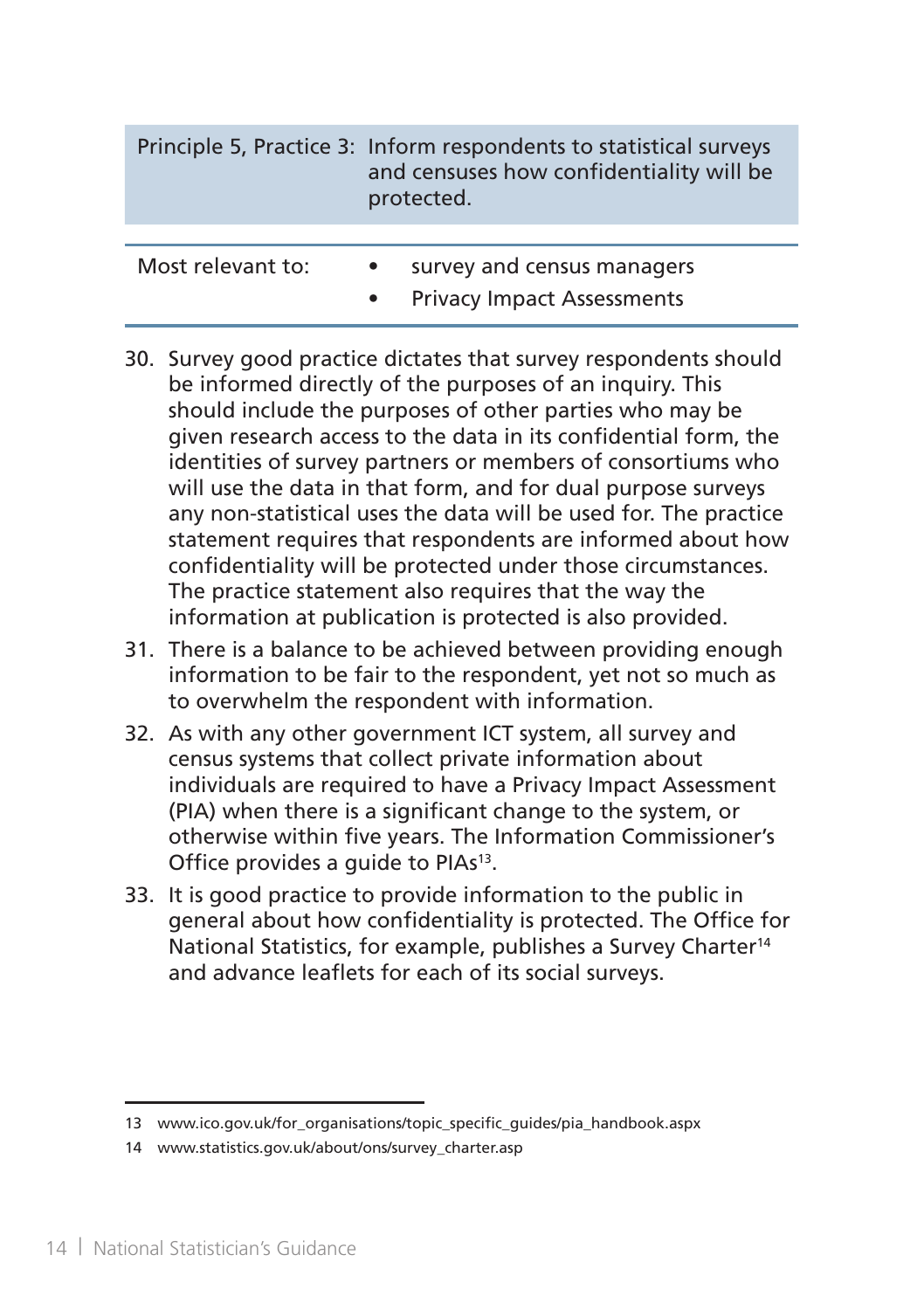- 34. The information provided to respondents should be treated as a binding promise about how their data will be used. If it is thought necessary to breach this promise, the procedure set out in the fifth practice statement is relevant.
- 35. While outside the scope of this practice statement, it is relevant to mention that, under the First and Second Data Protection Principles, the use of administrative data collections for statistics and research purposes should be included in the fair processing notices given to data subjects.

|                   | Principle 5, Practice 4: Ensure that arrangements for<br>confidentiality protection are sufficient<br>to protect the privacy of individual<br>information, but not so restrictive as<br>to limit unduly the practical utility of<br>official statistics. Publish details of such<br>arrangements. |
|-------------------|---------------------------------------------------------------------------------------------------------------------------------------------------------------------------------------------------------------------------------------------------------------------------------------------------|
| Most relevant to: | senior officers responsible for<br>$\bullet$<br>publishing statistics in their final<br>form                                                                                                                                                                                                      |
|                   | experts in statistical disclosure<br>control, statistical design, and<br>information laws                                                                                                                                                                                                         |

- 36. The sixth UN Fundamental Principle for confidentiality referred to in the overview is balanced by the first UN Principle which says '… official *statistics that meet the test of practical utility* are to be compiled and made available on an impartial basis by official statistical agencies to honour citizens' entitlement to public information.'
- 37. Practice 1 within Principle 5 of the Code would be easy to achieve without this need for balance. Producers of official statistics are to consider the risk to confidentiality in relation to the utility of the statistic. In some cases, the greater the utility of the statistic, the greater the risk to confidentiality.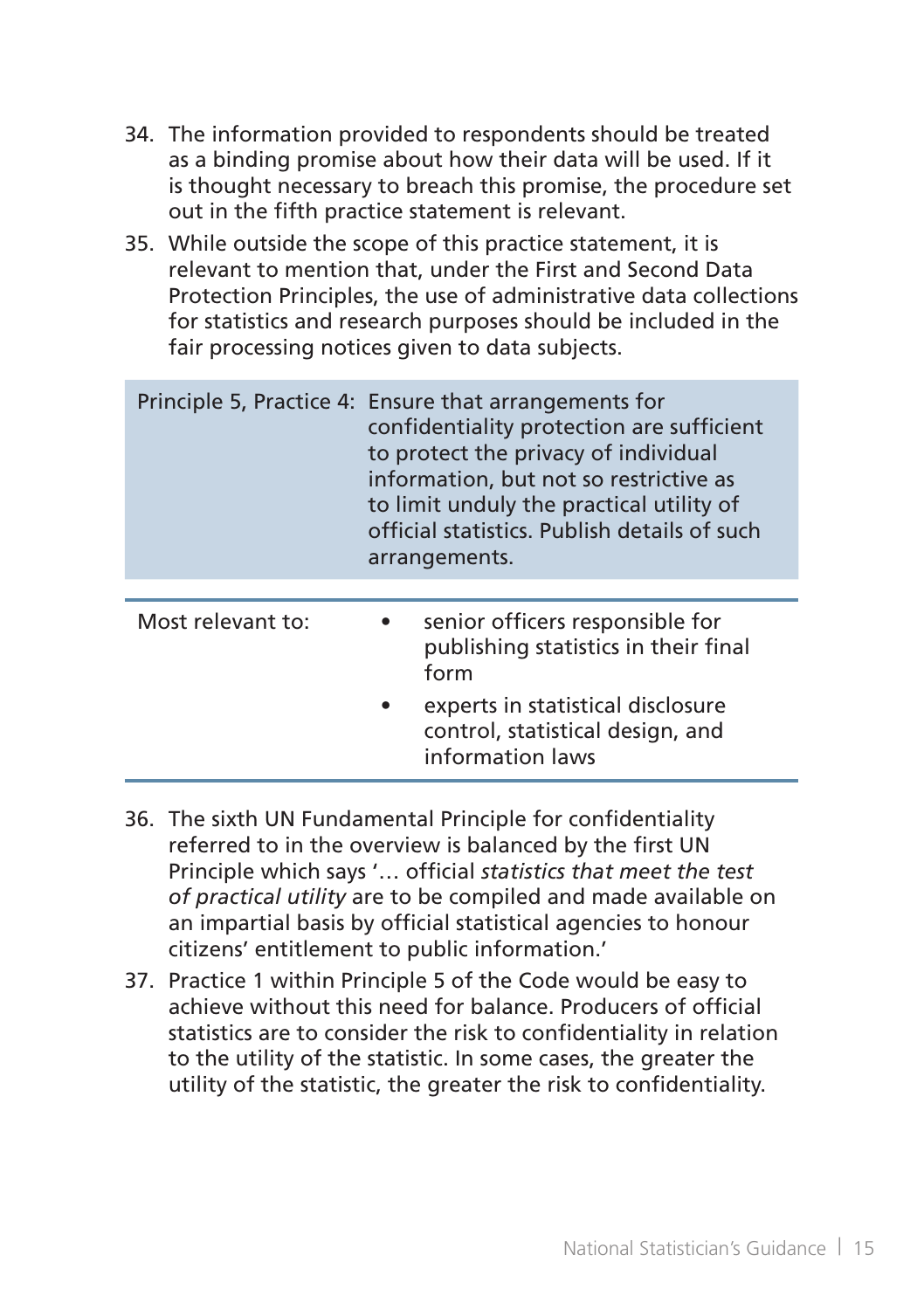- 38. This practice statement suggests that the design of a statistic should achieve the obligation to protect against disclosure but then should be optimised to include as much detail in the statistic as is reasonably possible. This is a change from the former Code, which required that the disclosure control settings should be as extensive as possible while still meeting specific user needs.
- 39. The obligation to make disclosure control methods sufficient, yet not overly restrictive, makes the selection of disclosure control method important because while any method can be set to achieve confidentiality protection, some methods achieve better utility for the same level of protection. The GSS guidance referenced in footnote 10 provides advice on developing confidentiality rules and the selection of methods.
- 40. The practice statement requires that the selection of methods to balance disclosure risk and utility for an official statistic are to be published, perhaps as part of the metadata for the statistic. However, it is important to ensure that the method is not described in such detail as to add to the risk of disclosure, by giving an intruder the information needed to undermine the protection.

|                   | Principle 5, Practice 5: Seek prior authorisation from the<br>National Statistician or Chief Statistician<br>in a Devolved Administration for any<br>exceptions, required by law or thought<br>to be in the public interest, to the<br>principle of confidentiality protection.<br>Publish details of such authorisations. |  |
|-------------------|----------------------------------------------------------------------------------------------------------------------------------------------------------------------------------------------------------------------------------------------------------------------------------------------------------------------------|--|
| Most relevant to: | officials responsible for legal issues,<br>Freedom of Information requests,<br>other requests for access<br>HoPs (or equivalent lead officials)<br>National Statistician and chief<br>statisticians                                                                                                                        |  |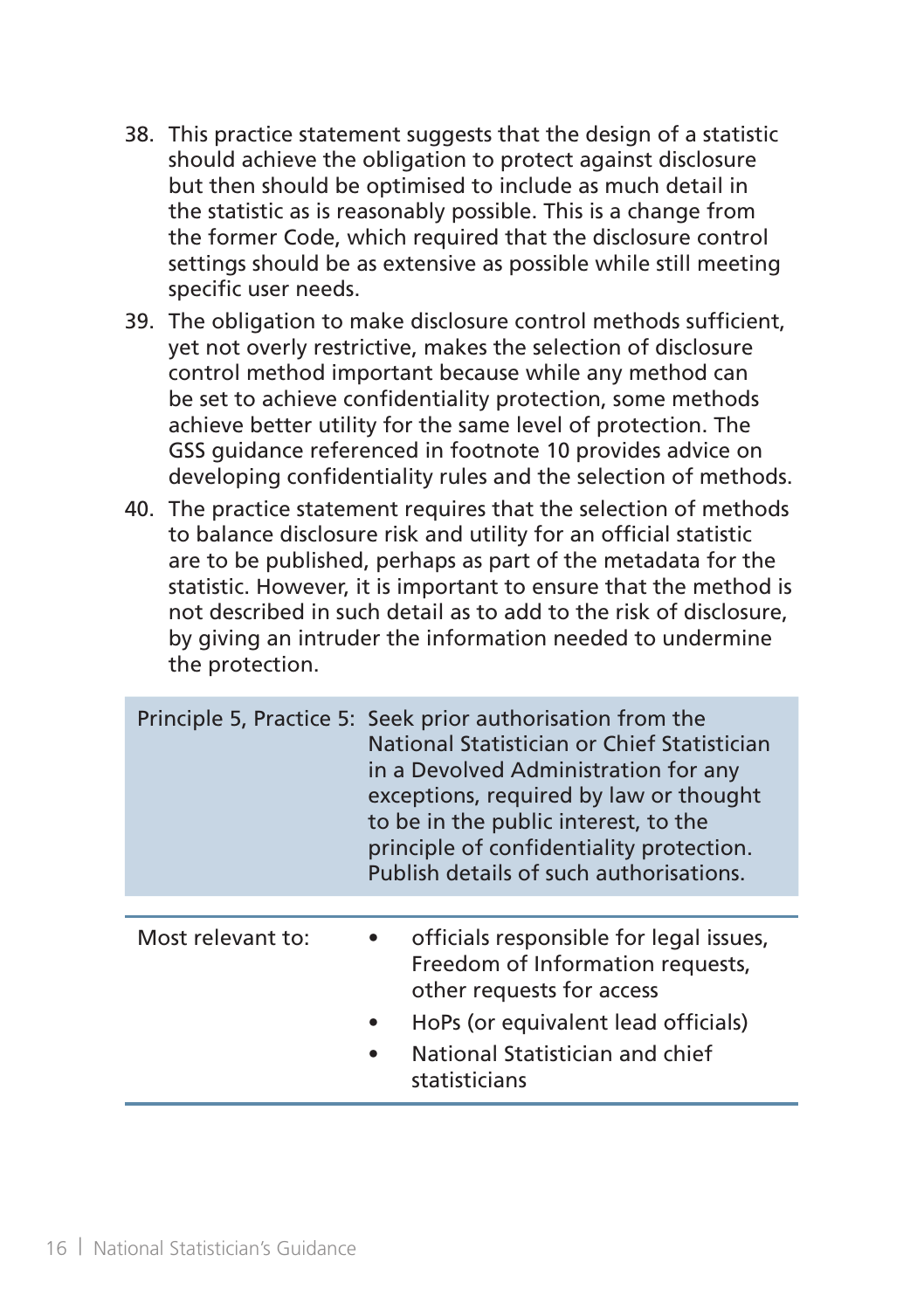- 41. There are circumstances where the law either requires or permits the disclosure of private information.
- 42. It is important to distinguish between a legal 'obligation' and a legal 'power/authority' to disclose private information.
- 43. Examples of a legal obligation are a court order, or a decision notice issued by the Information Commissioner. In almost every case there will be a right to a hearing or an appeal, and it is appropriate to use these legal processes to defend the principle of confidentiality. Should the hearing or appeal be lost, the information should be disclosed with the prior knowledge and authorisation of the National Statistician or the chief statistician in the relevant devolved administration.
- 44. The Data Protection Act and other legal provisions allow for the disclosure of private information in certain circumstances. Some statistical statutes include discretionary gateways for non-statistical uses<sup>15</sup>. When the disclosure of private information is lawful but discretionary it becomes a matter of balancing the public interest in the disclosure.
- 45. For example, it will usually be lawful, but discretionary, to provide the police with private statistical information thought to be relevant to a criminal investigation. In normal circumstances it is appropriate to refuse to provide private information obtained for statistical purposes until the police provide a court order or other instruction with legal force. In some circumstances the balance of public interest in disclosure may outweigh the public interest in statistical confidentiality. If so, that recommendation should be made to the National Statistician/chief statistician, and acted upon only with their authorisation. A record will be maintained by the National Statistician/chief statisticians.

<sup>15</sup> www.opsi.gov.uk/acts/acts2007/ukpga\_20070018\_en\_3#pt1-pb11-l1g39. See S39(4)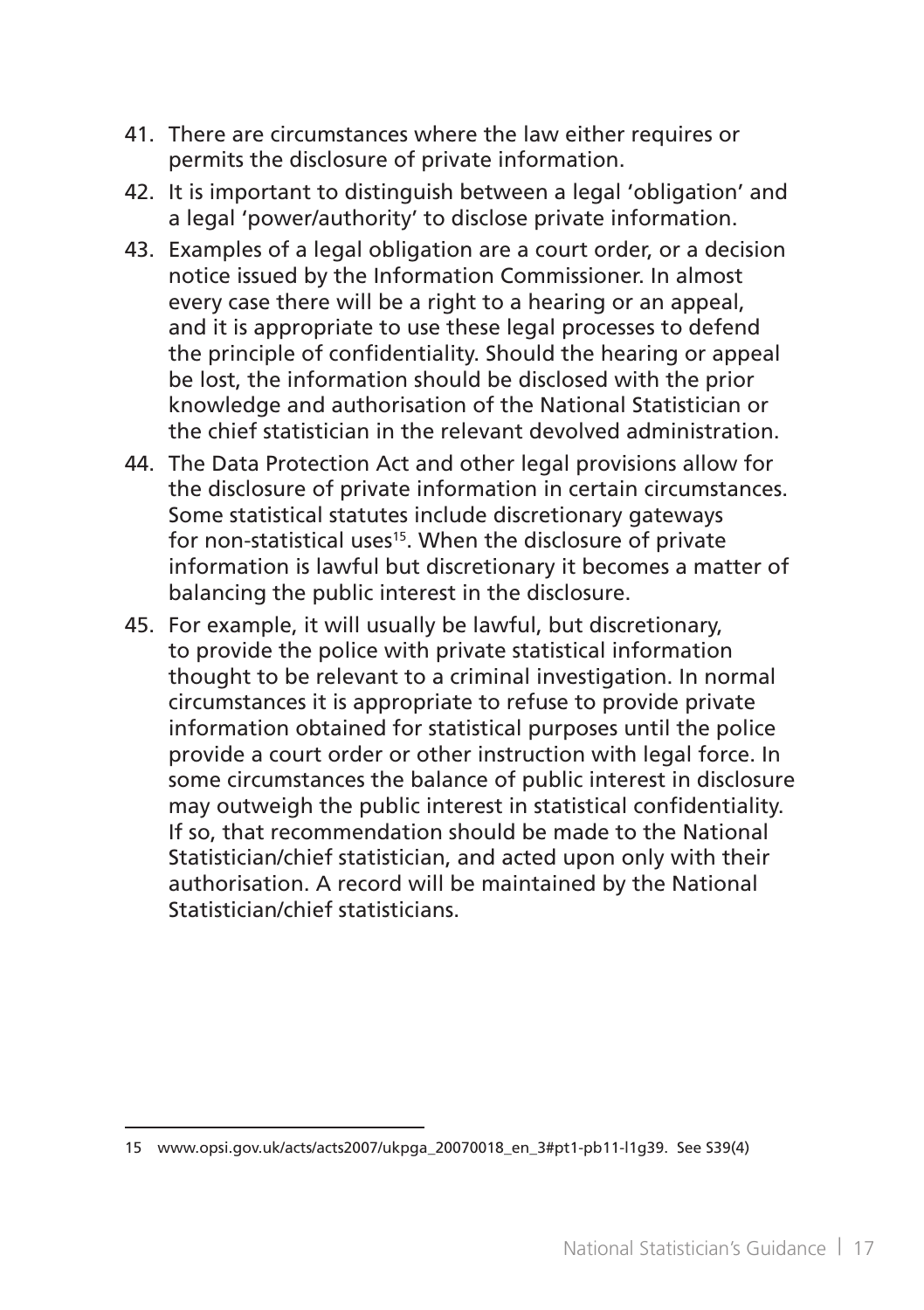- 46. Another circumstance that may arise is where through statistical analysis a matter is identified that is important to the vital interests of an individual or group or even the wider population. A producer of official statistics may consider that the disclosure of private information would be in the substantial public interest or would substantially benefit the personal safety or health of an individual, or their access to justice. If so, that recommendation should be made to the National Statistician/chief statistician and acted upon only with their authorisation.
- 47. Annex C contains the register of exemptions that lists a number of known and permanent exemptions to the general principles of confidentiality and statistical purposes only. The register of exemptions was associated with the former *National Statistics Code of Practice* and these will be carried over.

|                   | Principle 5, Practice 6: In every case where confidential<br>statistical records are exchanged<br>for statistical purposes with a third<br>party, prepare written confidentiality<br>protection agreements covering the<br>requirements under this Code. Keep an<br>operational record to detail the manner<br>and purpose of the processing. |
|-------------------|-----------------------------------------------------------------------------------------------------------------------------------------------------------------------------------------------------------------------------------------------------------------------------------------------------------------------------------------------|
| Most relevant to: | officials responsible for data access/<br>sharing arrangements.                                                                                                                                                                                                                                                                               |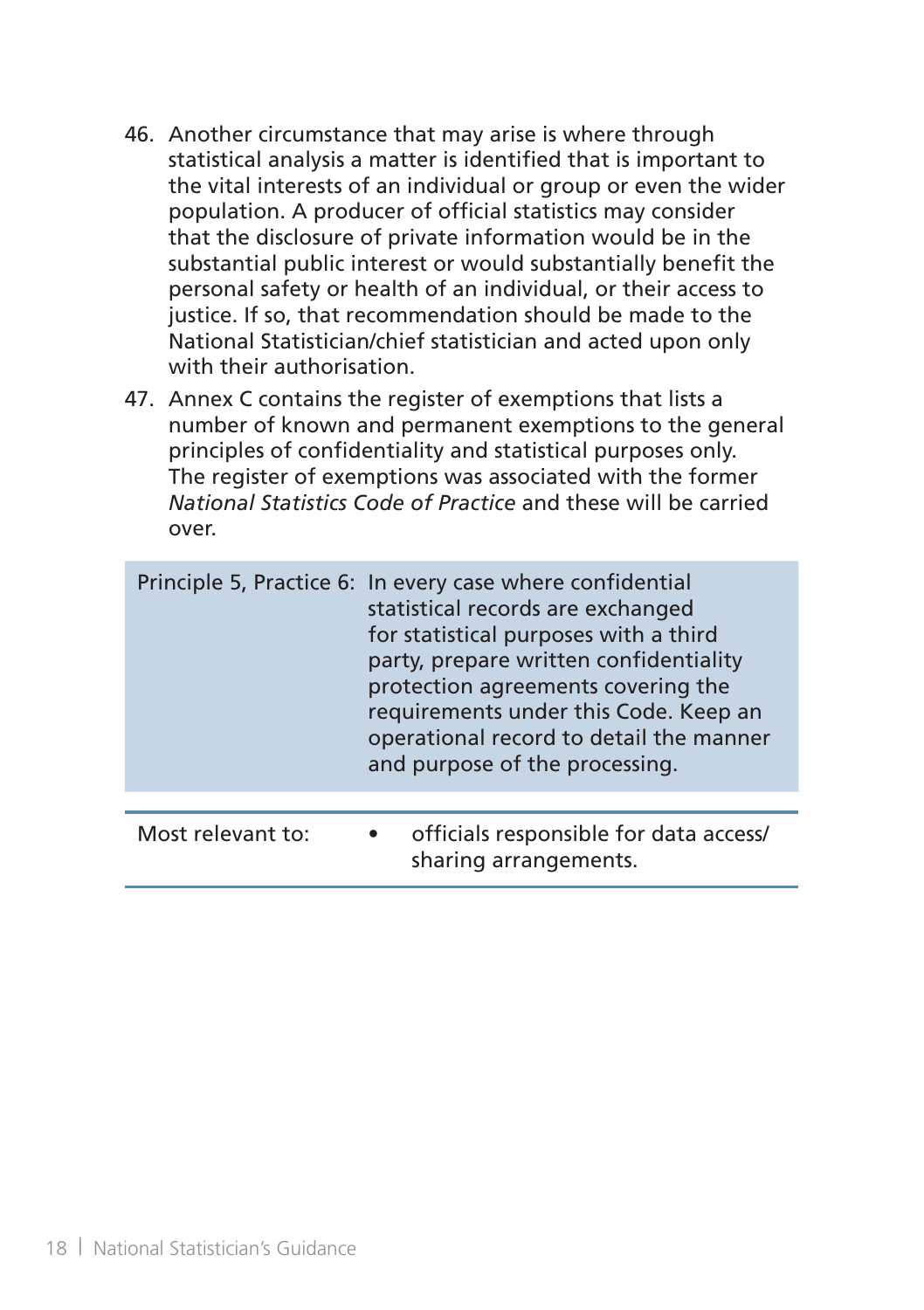- 48. This practice statement suggests two levels of documentation. First, it suggests there should be an overarching agreement that outlines the services and data to be exchanged, and the purposes and standards for that use of the private information. Second, perhaps appended to the confidentiality protection agreement, there should be an operational record to detail each instance of transfer to the third party to achieve completeness of audit. Compliance with data protection law, and/or the *Government Security Policy Framework*, may already require this documentation. The Data Handling Review minimum mandatory requirements oblige all information asset owners to maintain risk assurance when confidential statistical records are provided to third parties. The Review requires that a set of documents is maintained to set out how risk assurance is to be delivered when protectively marked data is shared.
- 49. It is inevitable that transfer of data to third parties introduces some degree of risk. One purpose of the documentation is to describe how that risk will be managed. Failure to properly exploit the potential of information is also a risk, so a further purpose of the documentation should be to record the public good arising from the shared use of the data.
- 50. Research access to data is an important feature of a statistical system. In the case of the Office for National Statistics (ONS), this is expressed in the *Statistics and Registration Service Act 2007* which says research access should be promoted and assisted, including by providing access to private information should that be necessary and proportionate to the research proposal. As guidance to this part of the Code, organisations are advised that confidentiality protection agreements and operational records should capture the suitability of the researcher; the research project; and the organisational and technical environment in which the access will take place (safe person, safe project, safe place).
- 51. It is good practice to publish the criteria by which access to data for research purposes may be granted. The ONS *Approved Researcher* criteria is an example16.

<sup>16</sup> www.ons.gov.uk/about/who-we-are/our-services/unpublished-data/access-to-ons-dataservice/index.html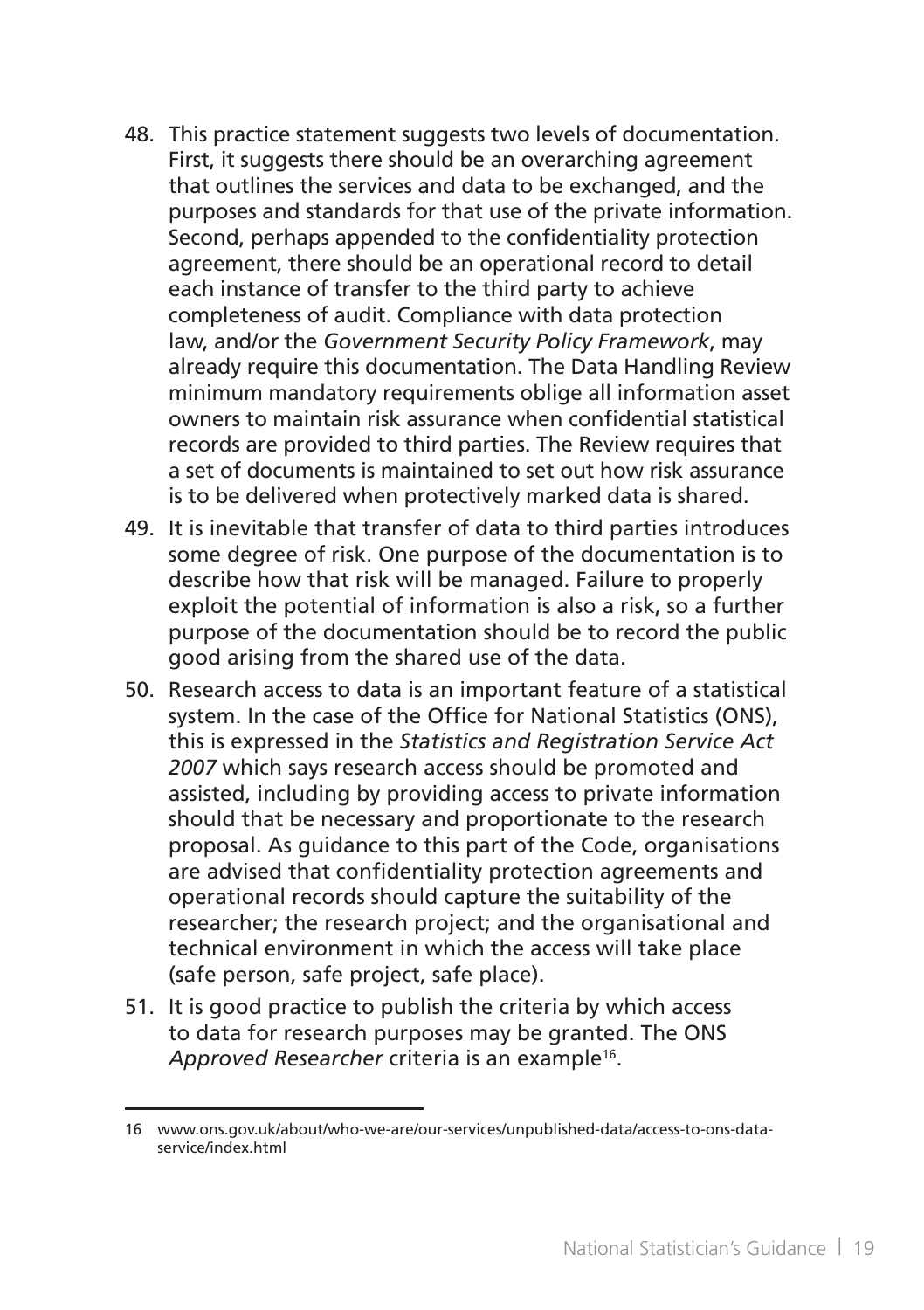### **Annex A**

# **Declaration of Confidentiality in Official Statistics**

**'Private information about individual persons (including bodies corporate) compiled in the production of official statistics is confidential, and should be used for statistical purposes only.'**

I have read the above Principle and the confidentiality practice statements in the *Code of Practice for Official Statistics*.

I will seek the advice of Government Statistical Service colleagues or the guidance of my Head of Profession for Statistics (or the equivalent lead official) if I am unclear about how to apply this principle in my work.

Where there is doubt about the scope of this Declaration in my work I will seek clarity in writing from my Head of Profession (or the equivalent lead official).

In particular, I will ensure:

- official statistics do not reveal private information about individuals
- • private information for official statistics is used for statistical purposes only
- private information for official statistics is kept secure
- private information for official statistics is shared only according to written agreements
- • confidentiality is maintained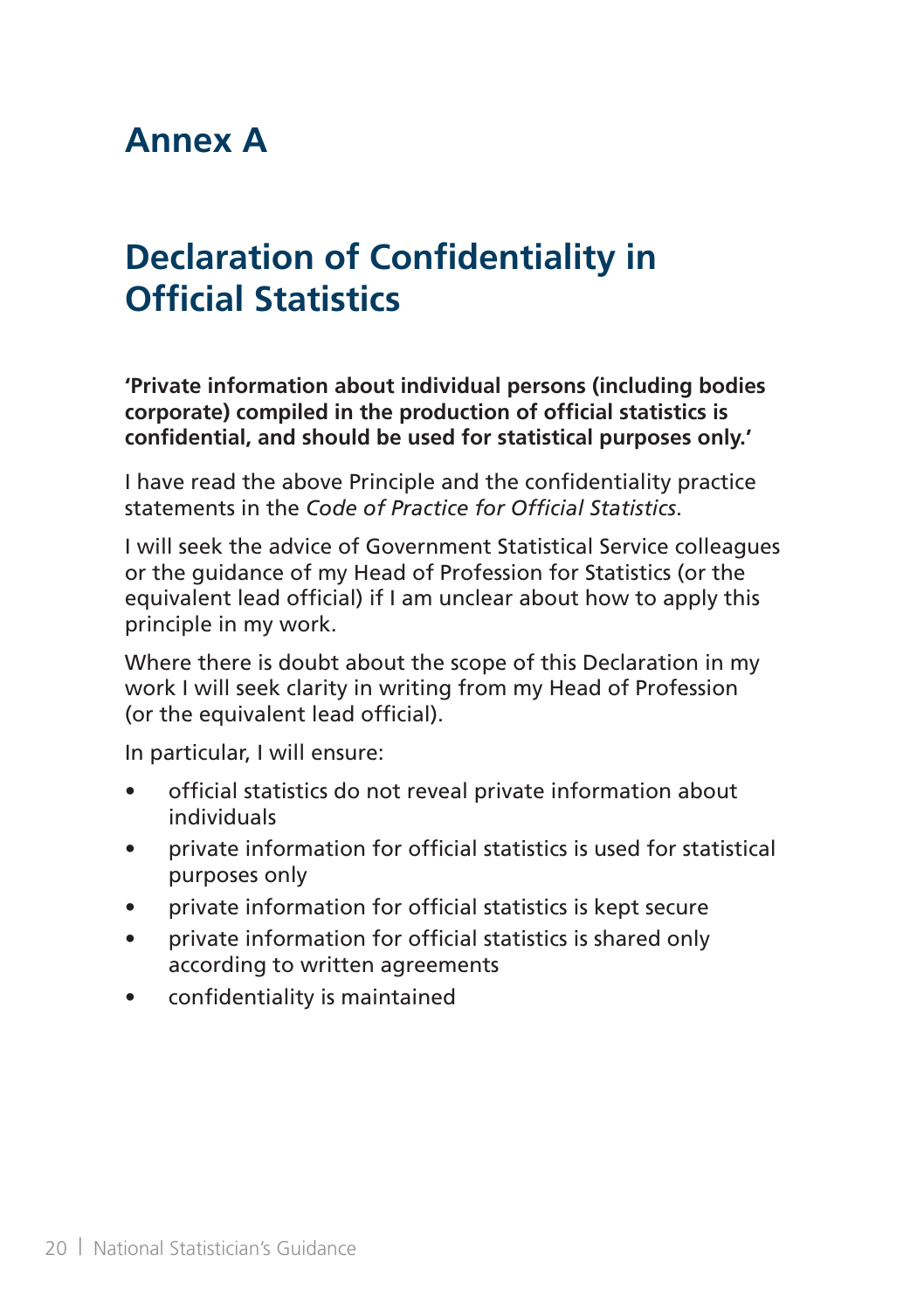I consider myself to be sufficiently well trained to uphold the confidentiality principle in my work. I acknowledge that I do not have the authority to breach these obligations other than with the specific and written instruction of my Head of Profession (or equivalent).

| l am                                                             | Copy to Head of Profession                    |
|------------------------------------------------------------------|-----------------------------------------------|
| Signature<br><u> 1980 - Antonio Alemania, prima prestava pre</u> | <b>Name</b><br><u> Alexandria de la conte</u> |
| Name                                                             | [HoP contact details]                         |
| Date                                                             |                                               |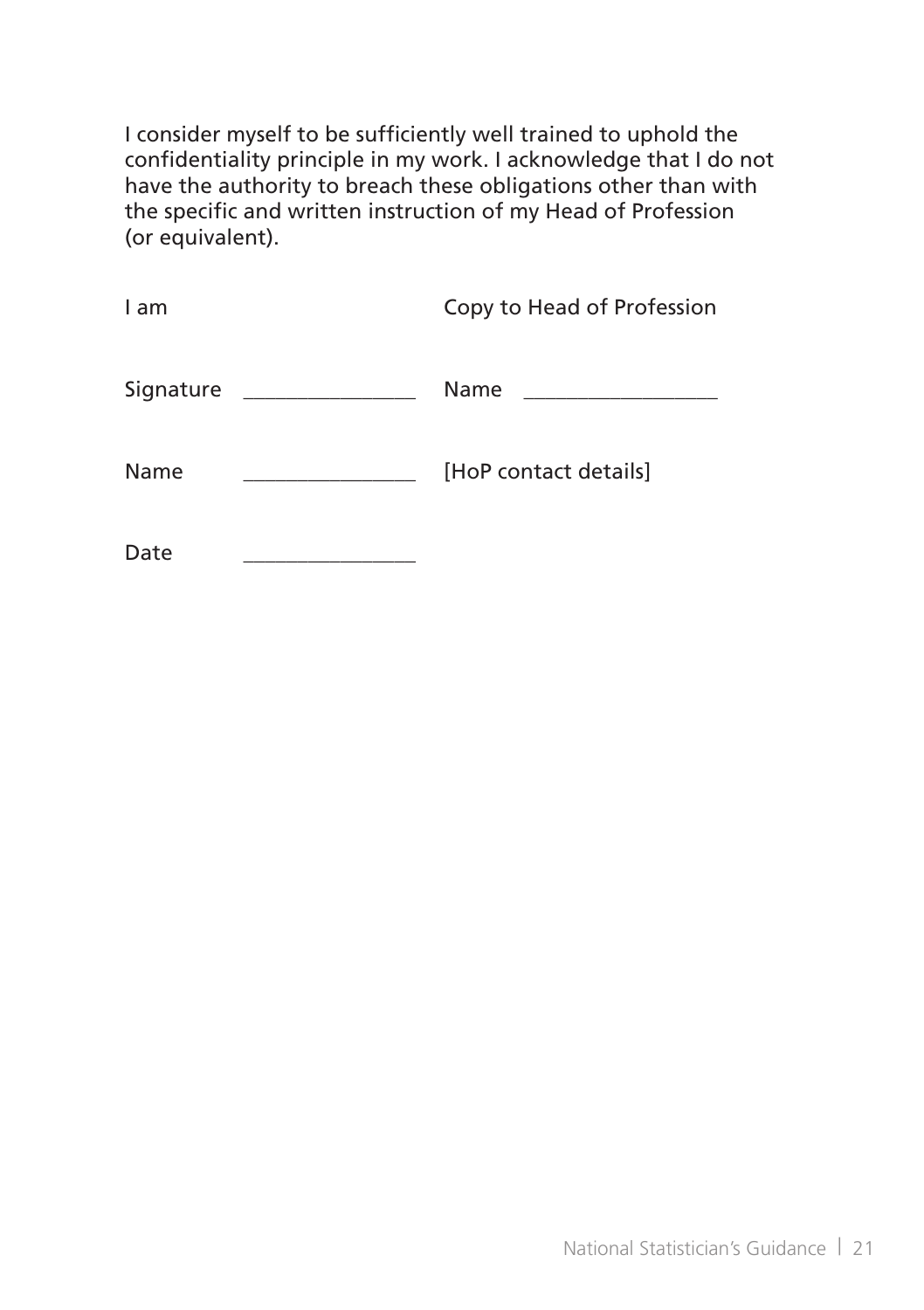## **Annex B**

# **Declaration of Confidentiality in Official Statistics [Third-party staff]**

**'Private information about individual persons (including bodies corporate) compiled in the production of official statistics is confidential, and should be used for statistical purposes only.'**

I have read the above Principle and the confidentiality practice statements in the *Code of Practice for Official Statistics*.

I will seek advice from the sources named in the Confidentiality Protection Agreement if I am unclear about how to apply this principle in my work.

Where there is doubt about the scope of this Declaration in my work, I will seek clarity in writing from the signatory to the Confidentiality Protection Agreement.

In particular, I will ensure:

- • official statistics do not reveal private information about individuals
- private information for official statistics is used for statistical purposes only
- • private information for official statistics is kept secure
- private information for official statistics is shared only according to written agreements
- • confidentiality is maintained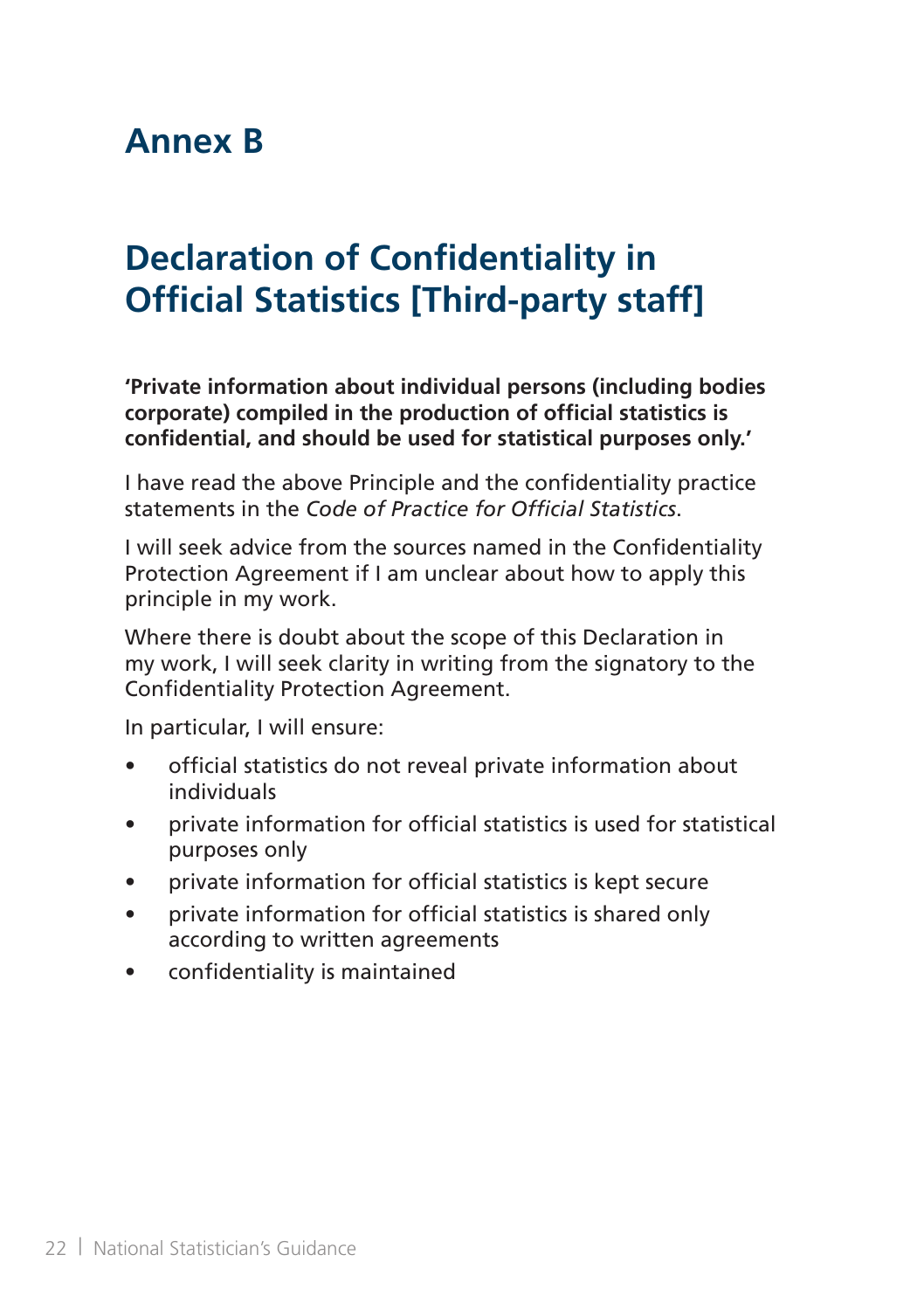I consider myself to be sufficiently well trained to uphold the confidentiality principle in my work. I acknowledge that I do not have the authority to breach these obligations.

| I am      | Copy to signatory to the<br><b>Confidentiality Protection</b><br>Agreement |
|-----------|----------------------------------------------------------------------------|
| Signature | Name                                                                       |
| Name      | [contact details]                                                          |
| Date      |                                                                            |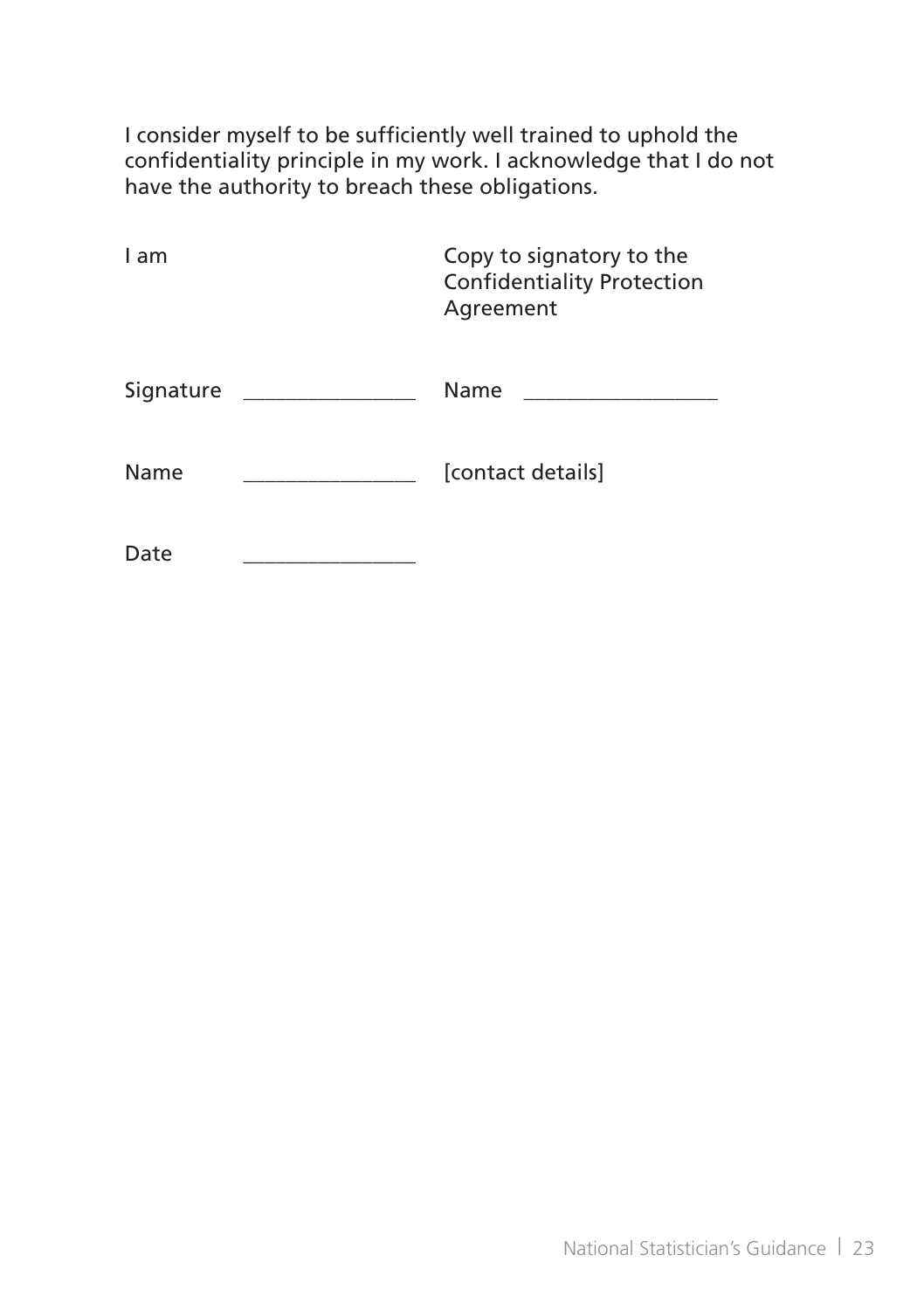# **Annex C**

## **Register of Exemptions**

- i. Under a Ministerial Direction or a notice from the Chancellor of the Exchequer, as delegated to the UK Statistics Authority, information collected by the Office for National Statistics (ONS) under the Statistics of Trade Act may be disclosed for use by the government department or local authority authorised by, and for purposes specified in, that direction or notice.
- ii. Confidential commercial information may be disclosed under the provisions of the founding legislation of specific bodies or agencies, such as the Environment Agency.
- iii. Certain information may be disclosed to local planning authorities within the meaning of the Town and Country Planning Acts.
- iv. Administrative data held by ONS on the Inter-departmental Business Register (IDBR), and which has not been verified under the Statistics of Trade Act, may be disclosed to any government department for the conduct of statistical surveys. Information held by ONS on the IDBR which has been verified under the Statistics of Trade Act is subject to the provisions in paragraph (i) of this annex. Certain information from the IDBR can also be made available to certain non-departmental bodies with statutory functions. Details may be obtained from ONS Legal Services (Office for National Statistics, Segensworth Road, Titchfield, Fareham, PO15 5RR).
- v. Commercial information may be used in criminal proceedings for any offence under the Statistics of Trade Act, or for a report of proceedings.
- vi. In the case of overseas trade statistics, UK and European legislation and convention permit 'passive confidentiality' to be applied.